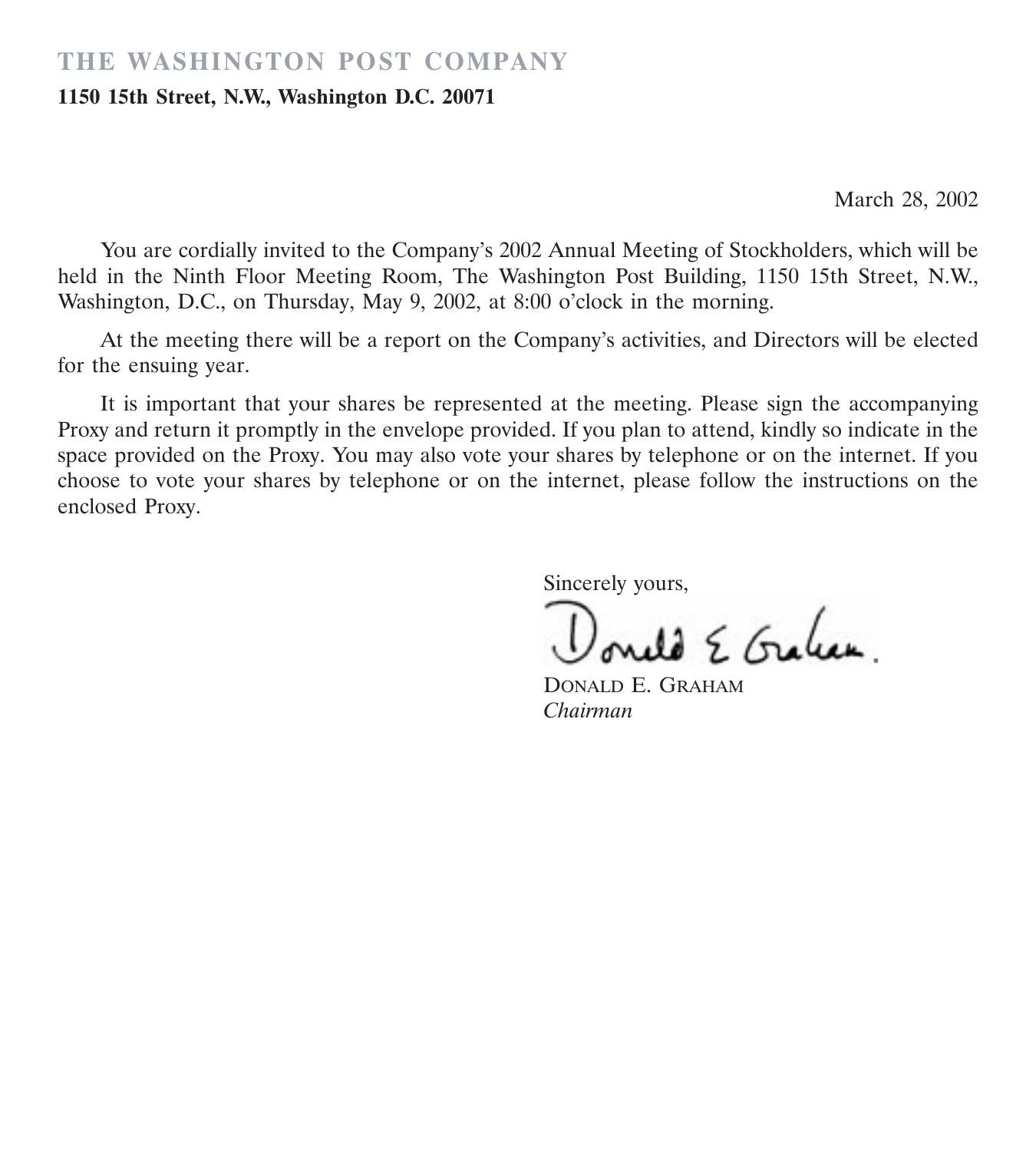## **THE WASHINGTON POST COMPANY**

# **Notice of Annual Meeting of Stockholders/May 9, 2002**

The Annual Meeting of Stockholders of The Washington Post Company will be held in the Ninth Floor Meeting Room, The Washington Post Building, 1150 15th Street, N.W., Washington, D.C., 20071 on Thursday, May 9, 2002, at 8:00 a.m., Eastern Daylight Saving Time, for the following purposes:

1. To elect Directors for the ensuing year, as more fully described in the accompanying Proxy Statement.

2. To transact such other business as may properly come before the meeting or any adjournment thereof.

The Board of Directors has fixed the close of business on March 11, 2002, as the record date for the determination of stockholders entitled to notice of and to vote at the Annual Meeting.

It is important that your shares be represented and voted at the meeting, and you should therefore sign and return your Proxy at your earliest convenience. You may also vote your shares by telephone or on the internet. If you choose to vote your shares by telephone or on the internet, please follow the instructions on the enclosed Proxy. You may revoke your Proxy at any time before it has been voted at the Annual Meeting. You may vote in person at the Annual Meeting even if you returned a Proxy, provided that you first revoke your Proxy.

By Order of the Board of Directors,

DIANA M. DANIELS, *Secretary*

Washington, D.C., March 28, 2002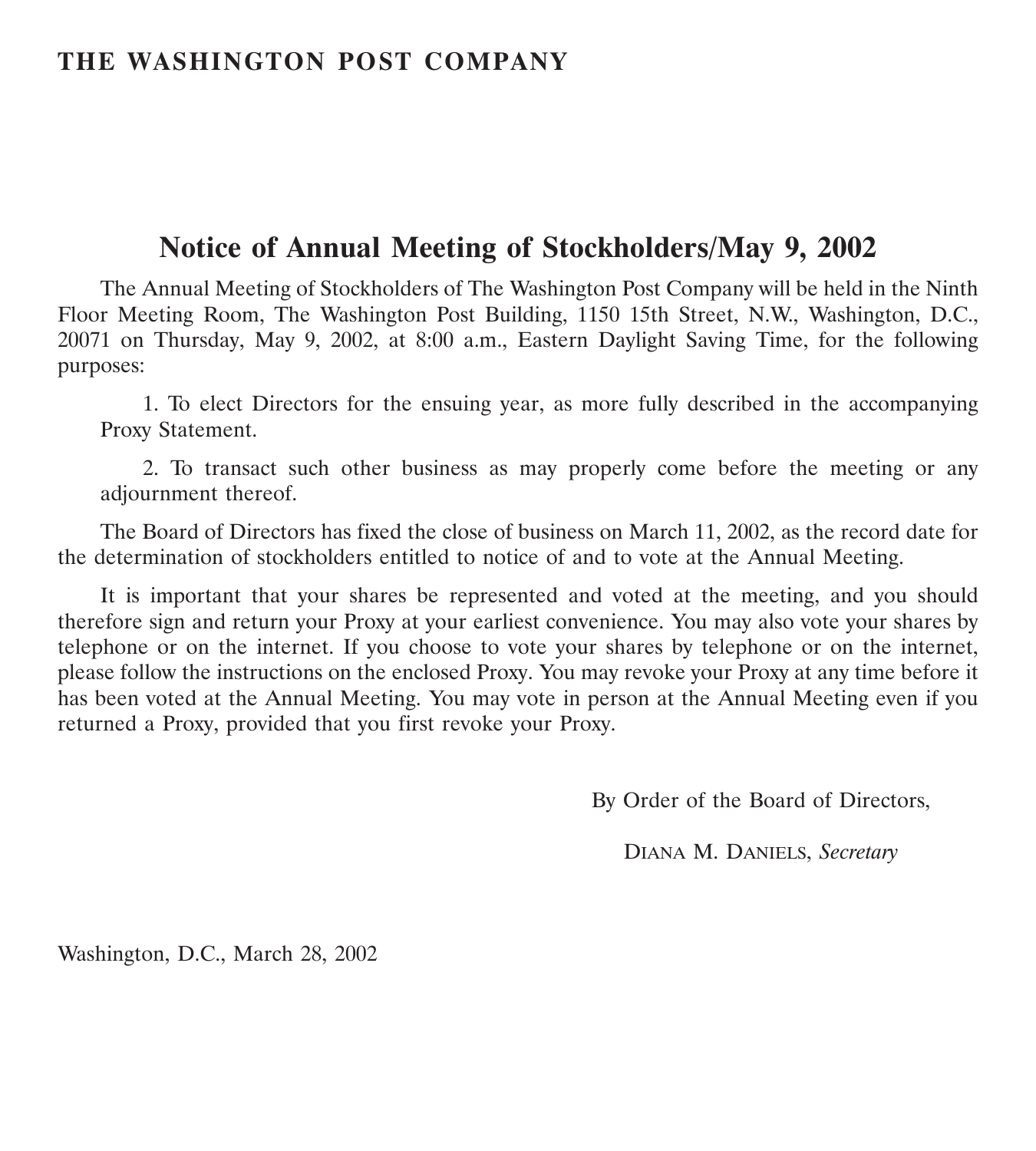# **THE WASHINGTON POST COMPANY**

**1150 15th Street, N.W., Washington D.C. 20071**

### **PROXY STATEMENT**

March 28, 2002

The accompanying Proxy is solicited by the Board of Directors of The Washington Post Company (hereinafter called the ''Company'') for use at the Annual Meeting of Stockholders to be held on Thursday, May 9, 2002, and at any adjournment or adjournments thereof. A Proxy may be revoked at any time before it is voted at the meeting. Solicitation of proxies will be made by the Company's management through the mail, in person or by facsimile or telephone, without additional compensation being paid to such members of the Company's management, and the cost of such solicitation will be borne by the Company. In addition, the Company will request brokers and other custodians, nominees and fiduciaries to forward proxy cards and proxy soliciting material to the beneficial owners of shares held of record by such persons, and the Company will reimburse them for their expenses in so doing.

This Proxy Statement and the accompanying Proxy, together with a copy of the Annual Report of the Company for the fiscal year ended December 30, 2001, are being mailed to the stockholders on March 28, 2002. The Company has also filed with the Securities and Exchange Commission a report on Form 10-K for such fiscal year, a copy of which will be furnished without charge (except for exhibits) to any stockholder upon his or her written request addressed to the Treasurer of the Company at the address shown above. No material contained in either of such reports is to be considered a part of the proxy soliciting material.

As of the close of business on March 11, 2002, the record date for the Annual Meeting, the Company had outstanding and entitled to vote 1,722,250 shares of Class A Common Stock (hereinafter called ''Class A Stock'') and 7,778,238 shares of Class B Common Stock (hereinafter called ''Class B Stock''), each of which is entitled to one vote upon all matters on which such class of stock is entitled to vote. Only stockholders of record at the close of business on March 11, 2002, are entitled to vote at the Annual Meeting or at any adjournment thereof.

As of the date of this Proxy Statement the only matter that the Board of Directors expects to present to the Annual Meeting is the election of Directors for the ensuing year. Information with respect to the principal holders of the Class A Stock and the Class B Stock is given below.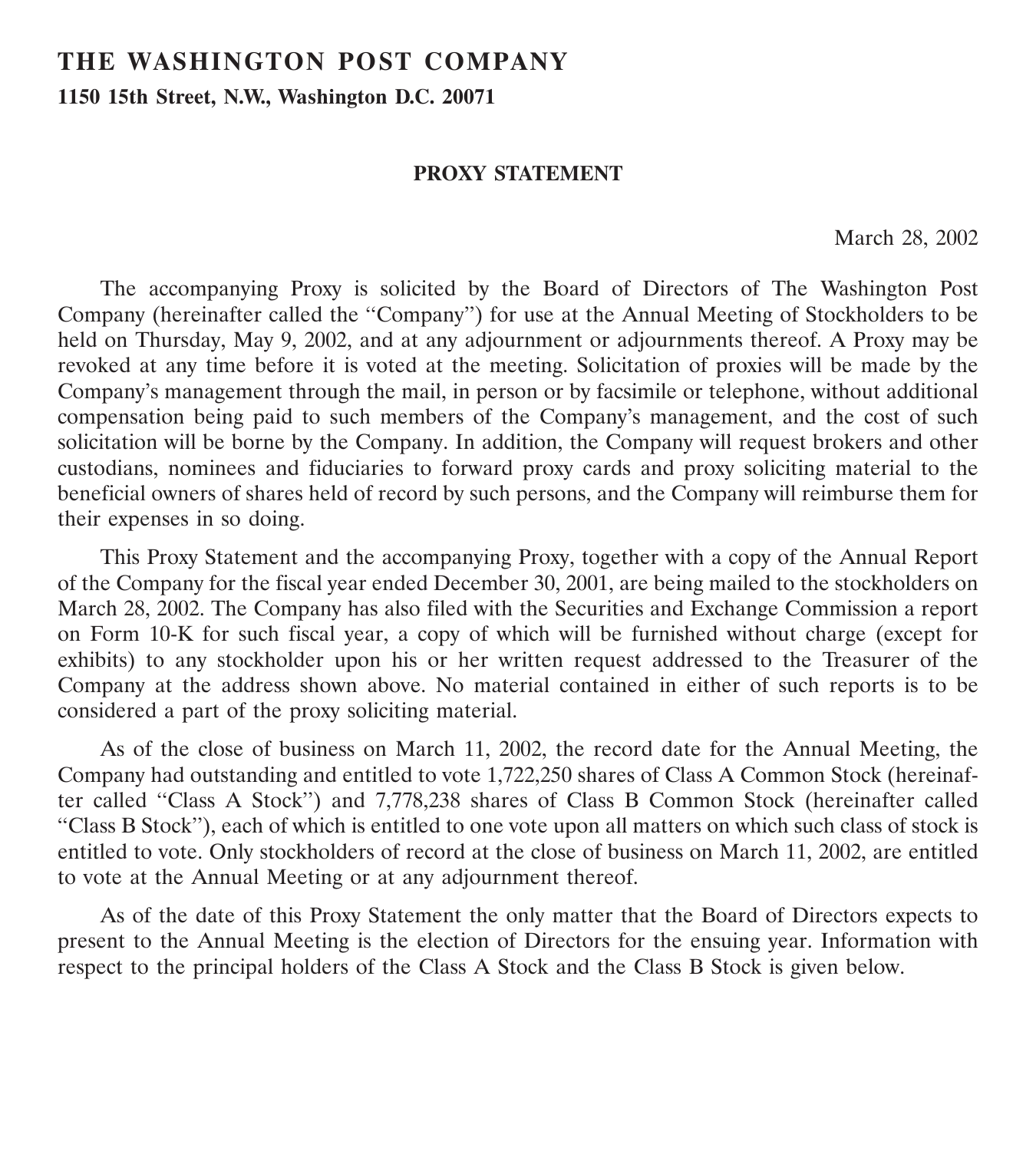#### **ELECTION OF DIRECTORS**

A Board of nine Directors is to be elected, six by the holders of Class A Stock voting separately as a class and three by the holders of Class B Stock voting separately as a class. All Directors will hold office until the next Annual Meeting of Stockholders and until their respective successors shall have been elected and shall have qualified or as otherwise provided in the By-laws of the Company.

Each Class A Stock Proxy and each Class B Stock Proxy executed and returned by a stockholder will be voted for the election of the respective Directors hereinafter shown as nominees for each respective class of stock, unless otherwise indicated on such Proxy. In the event that any nominee withdraws or for any reason is not able to serve as a Director, the persons named in the accompanying Proxy will either vote for such other person as the Board of Directors may nominate or will not vote for anyone to replace such nominee. The Board of Directors knows of no reason which would cause any nominee to be unable to act or to refuse to accept nomination or election. Directors will be elected by a plurality of the votes cast. Any shares not voted (whether by abstention, broker non-vote or otherwise) have no impact on the vote.

#### **NOMINEES FOR ELECTION BY CLASS A STOCKHOLDERS**

#### **Warren E. Buffett**

Mr. Buffett, age 71, has for more than fifteen years been Chairman of the Board and Chief Executive Officer of Berkshire Hathaway Inc. (insurance underwriting, newspaper publishing and various manufacturing and marketing activities). He was elected a Director of the Company in May 1996 and serves as Chairman of the Finance Committee and is a member of the Executive Committee of the Board. Mr. Buffett also served as a Director of the Company between 1974 and 1986. He is a director of Berkshire Hathaway Inc., The Coca-Cola Company and The Gillette Company. Mr. Buffett is also a Life Trustee of Grinnell College and The Urban Institute.

#### **Barry Diller**

Mr. Diller, age 60, has for more than the last four years been Chairman of the Board and Chief Executive Officer of USANetworks, Inc. (an information, entertainment and direct selling company). He was elected a Director of the Company in September 2000. Before assuming his present position, Mr. Diller had served as Chairman and Chief Executive Officer of HSN, Inc. (1996-1998), Silver King Communications (1995), QVC, Inc. (1992-1994), and Fox, Inc. (1984-1992), and as Chairman of the Board of Home Shopping Network, Inc. (1995). Prior to joining Fox, Inc., he served for ten years as Chairman of the Board of Directors of Paramount Pictures Corporation. Before joining Paramount,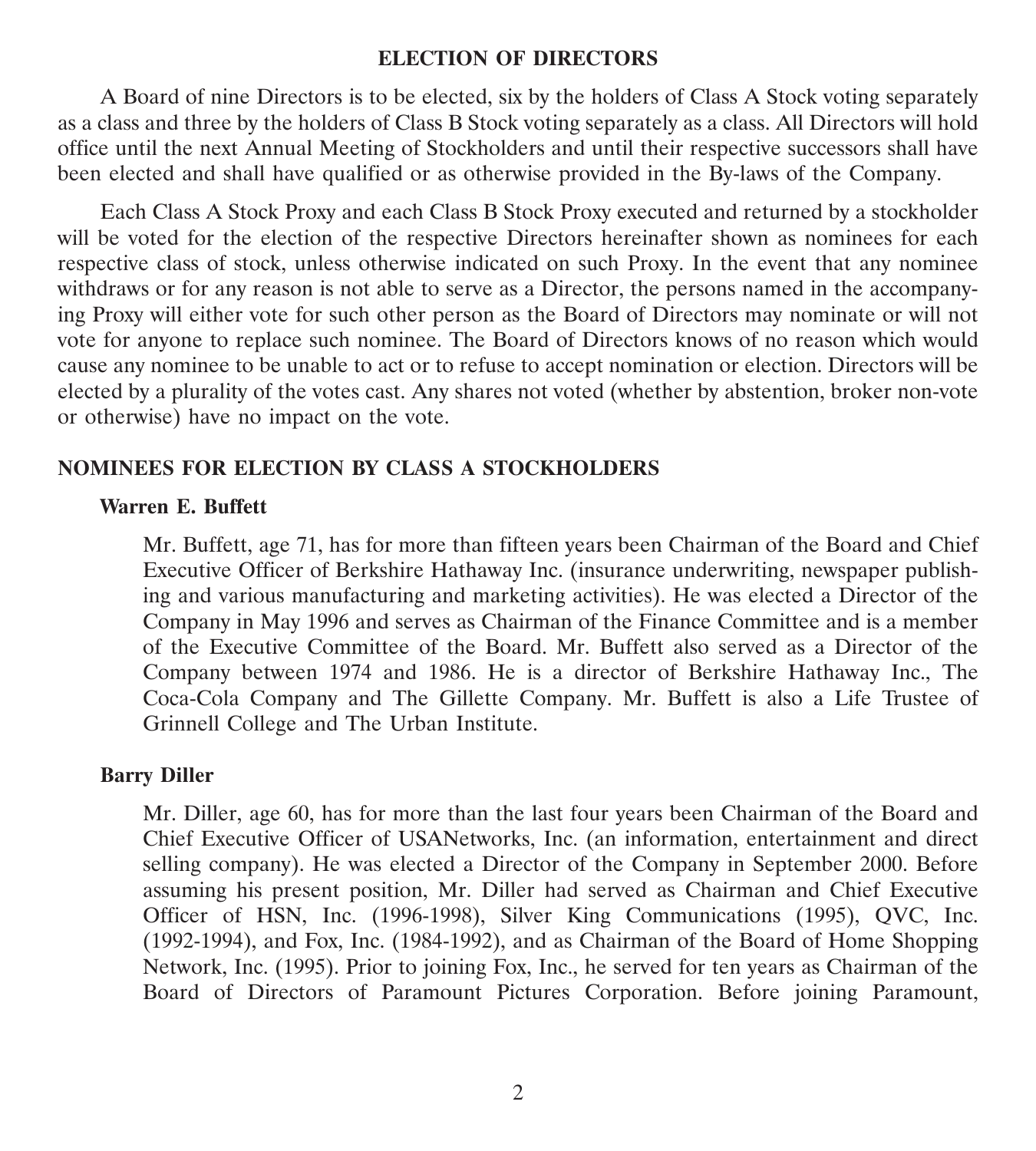Mr. Diller served as Vice President of Prime Time Television for ABC Entertainment. Mr. Diller is a director of Ticketmaster, Inc. and he serves on the boards of the New York Public Library, Conservation International, the Museum of Television and Radio, and Channel 13/WNET. He also is a member of the Board of Trustees of New York University and serves on the boards of a number of other educational and not-for-profit organizations.

#### **George J. Gillespie, III**

Mr. Gillespie, age 71, has since 1963 been a partner in Cravath, Swaine & Moore, which is one of several law firms retained by the Company in 2000 and 2001 and which it proposes to retain in 2002. He has been a Director of the Company since 1974 and is a member of the Finance Committee of the Board. Mr. Gillespie is also a director of White Mountain Holdings, Inc, a director and Chairman of the Executive Committee of the Madison Square Boys & Girls Club, a director and President of the John M. Olin Foundation, Inc., and a director and President of the Pinkerton Foundation. Mr. Gillespie also serves on the boards of a number of other foundations, educational institutions, and charitable organizations.

#### **Donald E. Graham**

Mr. Graham, age 56, has been Chairman of the Board of the Company since September 1993 and Chief Executive Officer of the Company since May 1991. Mr. Graham served as President of the Company between May 1991 and September 1993. He also was Publisher of The Washington Post for 21 years, a position he held between 1979 and 2000. Mr. Graham has been a Director of the Company since 1974 and is a member of the Finance and Executive Committees of the Board. By virtue of his ownership of 17.2% of the outstanding Class A Stock of the Company, his right to control the vote, as a trustee of a certain family trust, of an additional 32.9% of such stock, Mr. Graham effectively votes a total of 50.1% of the Class A shares. Mr. Graham is a trustee of the Federal City Council and the Philip L. Graham Fund, and he serves as Chairman and a director of DC College Access Program and as a director of The Summit Fund of Washington.

#### **Richard D. Simmons**

Mr. Simmons, age 67, has been retired since June 1991; prior to his retirement he had been President and Chief Operating Officer of the Company for nearly ten years. Since September 1981, he has been a Director of the Company and is a member of the Finance Committee and, starting in May 2001, a member of the Audit Committee. Until May 1996, Mr. Simmons was also a member of the Compensation Committee of the Board of Directors. Through March 1996, Mr. Simmons served as President of International Herald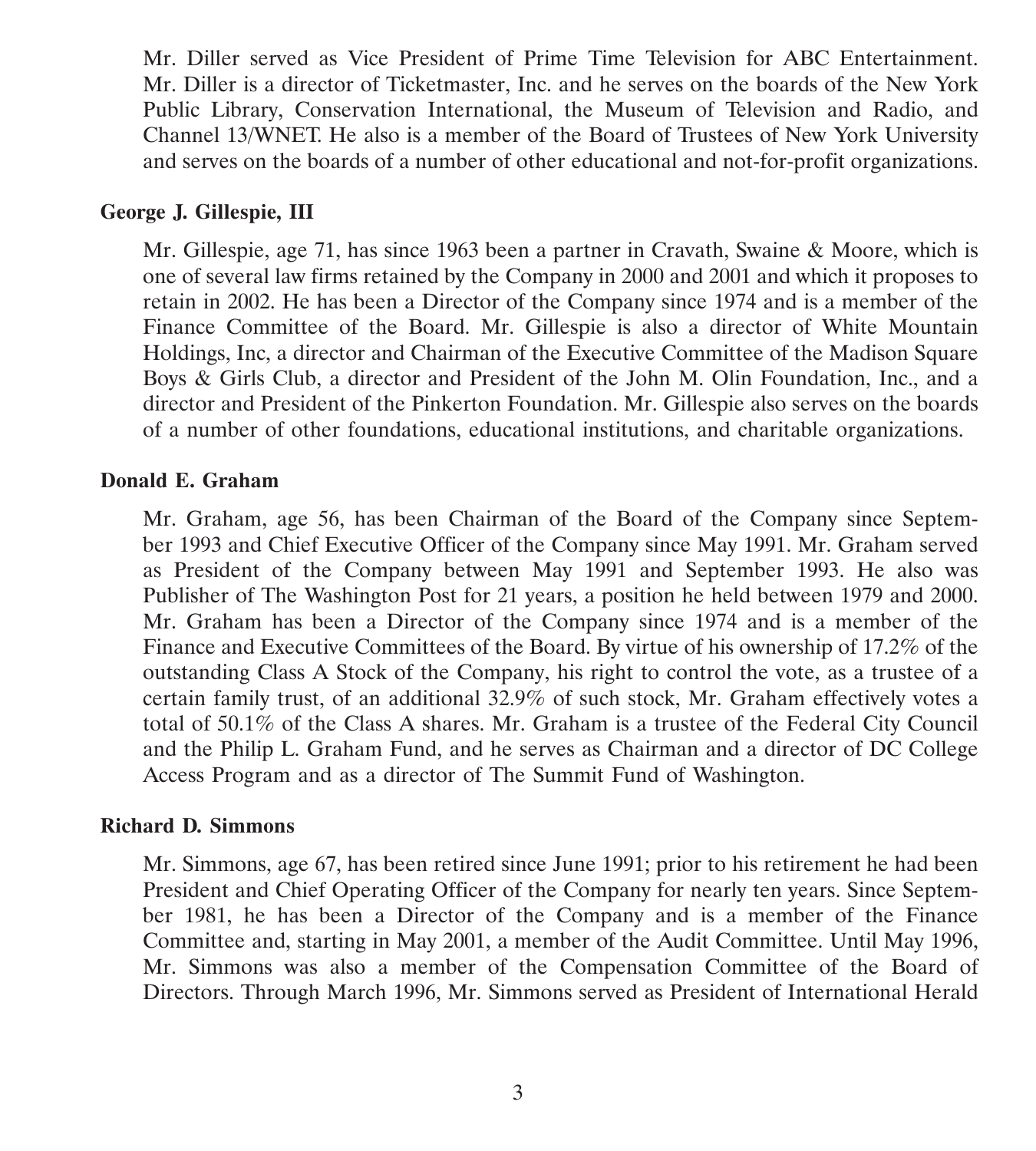Tribune, S.A., a French publishing company owned jointly by the Company and The New York Times Company, a position he had held since 1989. Mr. Simmons is a director of Union Pacific Corporation, and a Council Member of the White Burkett Miller Center of Public Affairs at the University of Virginia.

#### **George W. Wilson**

Mr. Wilson, age 64, has for more than twenty years been President and Chief Executive Officer of Newspapers of New England, Inc., Newspapers of New Hampshire, Inc., Newspapers of Massachusetts, Inc. and President of the Concord Monitor, which is published in Concord, N.H. He was elected a Director of the Company in September 1985 and serves as Chairman of the Compensation Committee of the Board of Directors. Mr. Wilson is also Chairman of the Board of Trustees of The Newspaper Foundation (New Hampshire).

#### **NOMINEES FOR ELECTION BY CLASS B STOCKHOLDERS**

Mr. Donald R. Keough will not be standing for re-election this year, having reached the mandatory retirement age for Directors who do not also hold Class A Stock.

#### **Daniel B. Burke**

Mr. Burke, age 73, has been retired since February 1994; prior to his retirement he had been President and Chief Executive Officer of Capital Cities/ABC, Inc., a leading media company. He has been a member of the Board of Directors of the Company since May 1996 and serves as Chairman of the Audit Committee and is a member of the Compensation Committee of the Board. Mr. Burke is also a trustee of New York Presbyterian Hospital.

#### **John L. Dotson Jr.**

Mr. Dotson, age 65, has been retired since June 2001; prior to his retirement he had been President and Publisher of the Akron Beacon Journal. He became a Director of the Company in July 2001 and is a member of the Compensation Committee. Mr. Dotson is a member of the Board of Directors of the Maynard Institute for Journalism Education and a member of the Board of Visitors of the John S. Knight Fellowships, the University of North Carolina School of Journalism and Mass Communications and the University of Colorado School of Journalism and Mass Communications.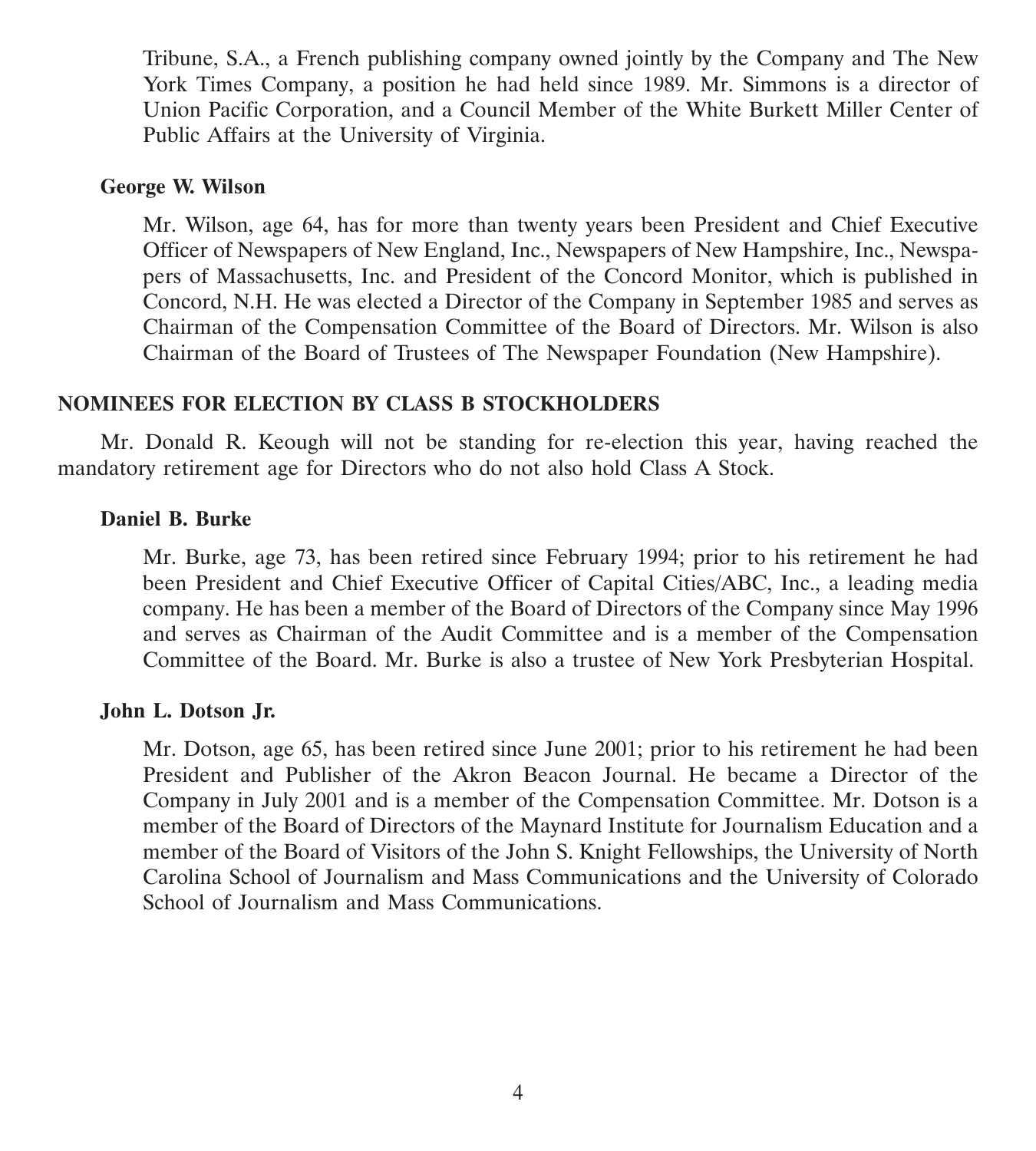#### **Ralph E. Gomory**

Mr. Gomory, age 72, has since 1989 been President of the Alfred P. Sloan Foundation, a charitable foundation. Before assuming his present position he had served for thirty years with IBM Corporation, where he was Senior Vice President for Science and Technology from 1986 to 1989 after having been Senior Vice President and Director of Research since 1970. He became a Director of the Company in July 1989 and is a member of the Audit Committee of the Board. In addition he is a director of Lexmark International, Inc., and the Excelsior Fund. Mr. Gomory is also a member of the National Academy of Sciences and the National Academy of Engineering.

The standing committees of the Board include an Audit Committee, a Compensation Committee, an Executive Committee and a Finance Committee. The Board does not have a Nominating Committee.

The Audit Committee recommends the independent accountants appointed by the Board to audit the consolidated financial statements of the Company, which includes an inspection of the books and accounts of the Company, and reviews with such accountants the scope of their audit and their report thereon, including any questions and recommendations that may arise relating to such audit and report or the Company's internal accounting and auditing procedures. During 2001, Messrs. Daniel Burke, Ralph Gomory, William J. Ruane (until May 2001) and Richard D. Simmons (commencing in May 2001) served as members of the Audit Committee, with Mr. Burke chairing the Audit Committee. Messrs. Burke, Gomory and Simmons are ''independent'' as defined by the New York Stock Exchange rules. In June 1999 and again in May 2000, the Board of Directors of the Company determined, in its business judgment, that Mr. Ruane's position as chairman of the board and a principal owner of Ruane, Cunniff  $\&$  Co., one of two firms that manages the investment of the Company's retirement funds would not interfere with his exercise of independent judgment. The Audit Committee met three times in 2001.

The Compensation Committee considers and approves the Company's incentive compensation and bonus programs, and specifically approves all salaries of \$200,000 or more per year, all incentive compensation awards and all other bonuses (other than sales bonuses) of \$20,000 or more, and also awards stock options. During 2001 the Compensation Committee held five meetings.

The Executive Committee has and may exercise all of the powers of the Board delegable by law in the management of the business and affairs of the Company. During 2001 the Executive Committee met four times.

The Finance Committee considers and makes recommendations to the Board relating to dividend policy, major acquisitions and dispositions of businesses, incurrence of indebtedness,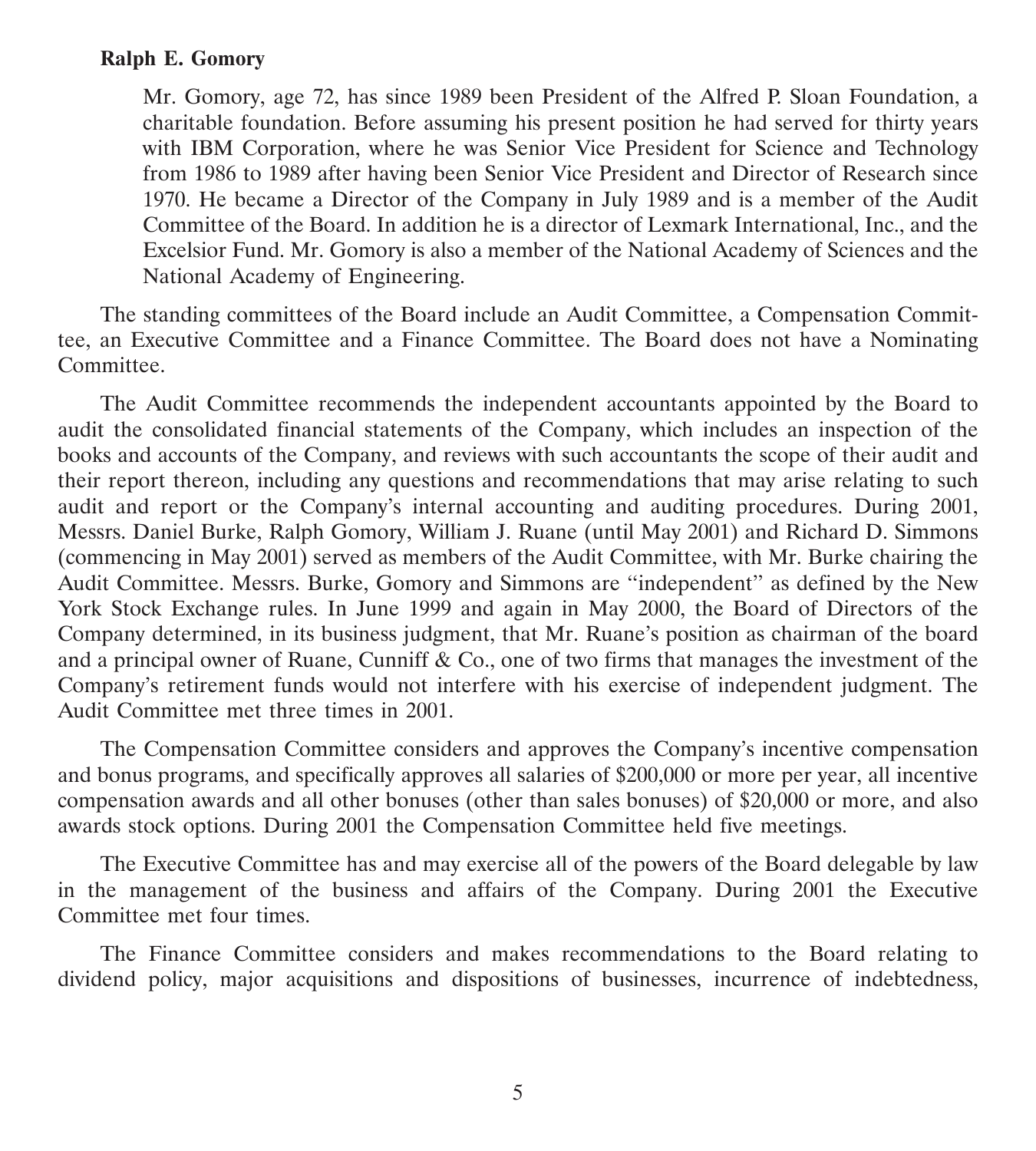selection of managers of defined benefit plan assets, stock repurchase programs and certain other financial matters. The Finance Committee met once in 2001.

During 2001 the Board held five meetings. Each of the persons nominated by the Board for election as a Director and who served as a Director in 2001 attended at least 75% of the aggregate of the total number of meetings held during 2001 of the Board and of the committees on which he served, with the exception of Mr. Dotson who was only appointed to the Board on July 5, 2001.

#### **Compensation of Directors**

The only Directors of the Company who are compensated for serving in that capacity are those who are not employees of the Company or its subsidiaries. Each such person received an annual fee of \$50,000 for service as a Director in 2001 and an additional \$5,000 for service as chairman of a committee of the Board. The Company reimburses all such Directors for their expenses incurred in attending Board and committee meetings.

The Company has in place a voluntary fee deferral plan for Directors of the Company. The plan provides an opportunity for participants to elect to defer the receipt of all or a portion of the fees received for service as a Director. Elections to defer must be filed in advance of earning such fees. Deferred amounts will earn investment credits in accordance with participant elections from a choice of investment indexes. Deferred amounts will be payable at retirement or such other future date as specified by the participant at the time of election.

#### **Stockholder Proposals**

The Securities and Exchange Commission requires the Company to submit to a vote at its annual meetings, and to include in its proxy materials for such meetings, stockholder proposals meeting the requirements of the Commission's proxy rules if such proposals are submitted in a timely fashion by stockholders entitled to vote thereon. Eligible proposals intended to be submitted to the Company's annual meeting to be held in 2003 must be received by the Secretary of the Company at its offices in Washington, D.C., no later than December 1, 2002.

Holders of Class B Stock are entitled to vote only for the election of 30% of the members of the Board of Directors (and, if required by the rules of the New York Stock Exchange, on management proposals to reserve shares for stock options or to acquire the stock or assets of other companies under certain circumstances). In accordance with the rules of the Securities and Exchange Commission, proposals submitted on other matters by holders of Class B Stock have not been and will not be included in the Company's proxy materials for annual meetings.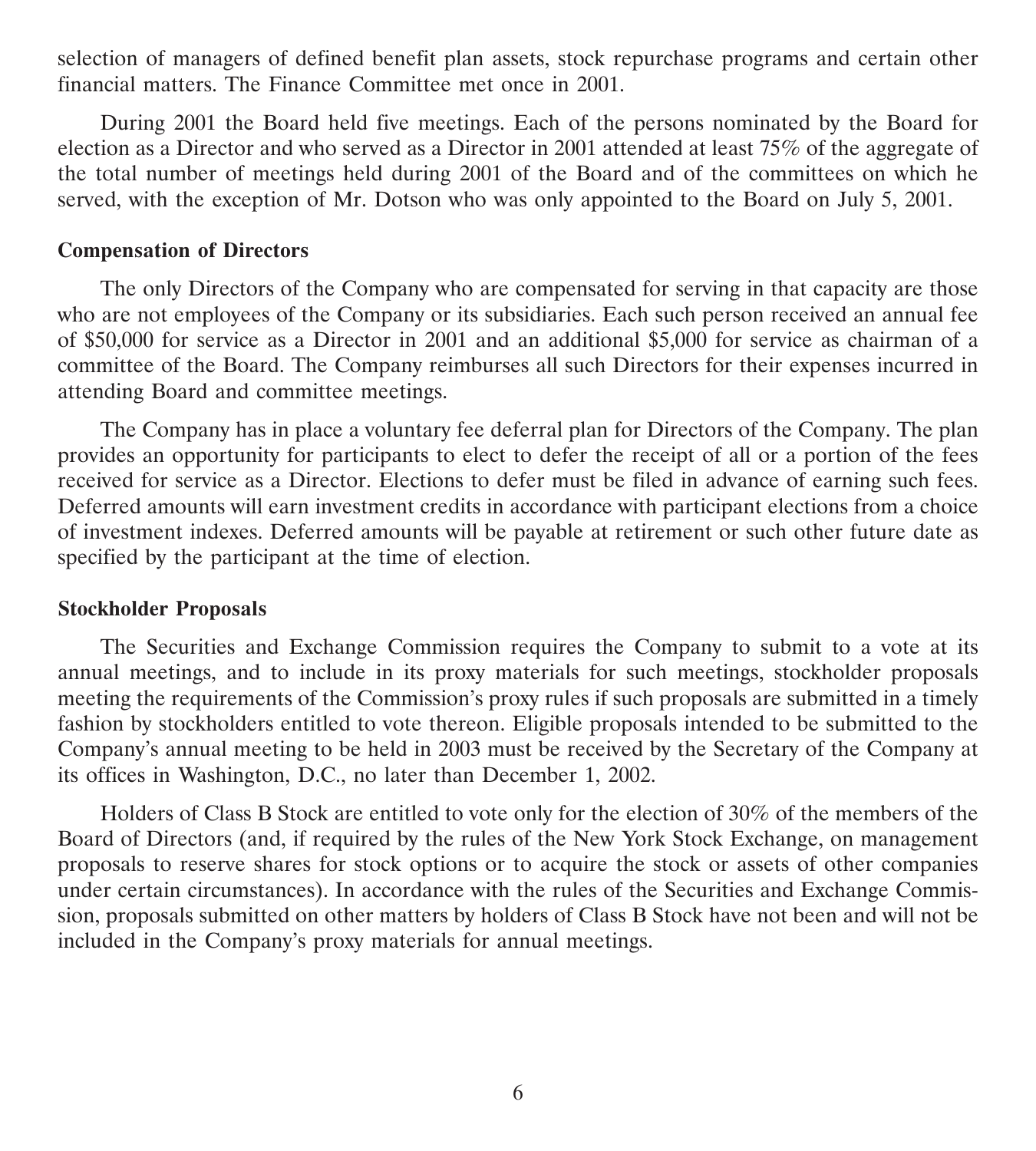#### **Stock Holdings of Certain Beneficial Owners and Management**

The information in the following two tables relates to each person who, on February 1, 2002, was a ''beneficial owner'' (as defined under the proxy rules of the Securities and Exchange Commission) of more than 5% of the Company's Class A or Class B Stock. Under the proxy rules a person is deemed to be the ''beneficial owner'' of stock if such person has (or shares) either investment power or voting power over such stock, or has (or shares) the right to acquire such stock within 60 days by any of a number of means, including the conversion of another security which is convertible into such stock. A substantial number of shares of the Company's Class A and Class B Stock is held in trusts or subject to other agreements which provide for the sharing of investment power, voting power or both among several persons, each of whom is deemed by the Securities and Exchange Commission to be a ''beneficial owner'' of the shares so held. Furthermore, in many cases such persons do not include the beneficiary of the trust who, although not deemed to be a ''beneficial owner'' in the absence of voting or investment power over the shares, is nevertheless shown below as a beneficial owner because of the beneficiary's economic interest in the shares. In addition, since all the shares of Class A Stock are convertible at the option of the holder into Class B Stock on a share-for-share basis, each ''beneficial owner'' of shares of Class A Stock is deemed by the Securities and Exchange Commission to be a ''beneficial owner'' of the same number of shares of Class B Stock; in indicating below a person's ''beneficial ownership'' of shares of Class B Stock it has been assumed that such person has converted into Class B Stock all shares of Class A Stock of which such person is a ''beneficial owner''. For these reasons there is very substantial duplication in the numbers of shares and percentages shown in the following table.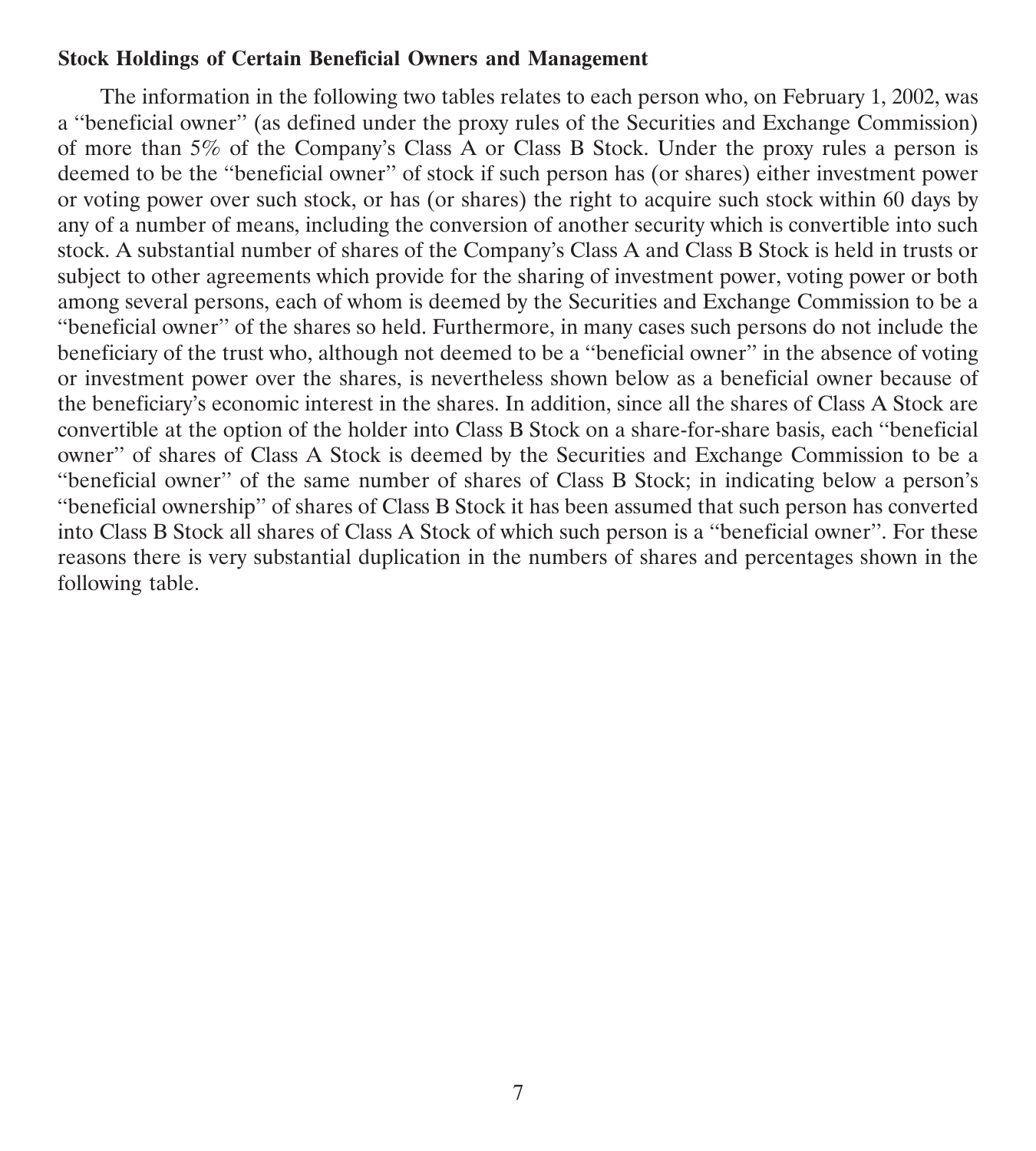## **Principal Holders of Stock**

| <b>Name and Address of</b>                                                                           | Shares $(\%)$        |                                               |  |  |  |
|------------------------------------------------------------------------------------------------------|----------------------|-----------------------------------------------|--|--|--|
| <b>Beneficial Owner</b>                                                                              | <b>Class A Stock</b> | Class B Stock*                                |  |  |  |
| 1150 $15th$ Street, N.W.<br>Washington, D.C.                                                         |                      | $1,499,518$ $(87.1\%)$ $3,575,219$ $(37.7\%)$ |  |  |  |
| 11661 San Vincente Blvd., Suite 401<br>Los Angeles, California                                       | 347,644 (20.2%)      | **                                            |  |  |  |
| 18 E. 78th Street                                                                                    | 391,720 (22.7%)      | **                                            |  |  |  |
| New York, N.Y.<br>21 East 79 Street                                                                  | 579,873 (33.7%)      | 584,873 (6.2%)                                |  |  |  |
| New York, N.Y.<br>George J. Gillespie, III(e)(i)<br>825 Eighth Avenue<br>New York, N.Y.              |                      | 612,990 (35.6%) 1,010,969 (10.7%)             |  |  |  |
| 825 Eighth Avenue<br>New York, N.Y.                                                                  | 608,824 (35.4%)      | 608,824 (6.4%)                                |  |  |  |
| Berkshire Hathaway Inc.(g)<br>1440 Kiewit Plaza                                                      |                      | $1,727,765$ $(18.2\%)$                        |  |  |  |
| Omaha, Nebraska<br>Morgan Guaranty Trust Company of New York $(h)$<br>9 West 57th Street             |                      | 796,426<br>$(8.4\%)$                          |  |  |  |
| New York, N.Y.<br>Franklin Mutual Advisers, LLC (j)<br>51 John F. Kennedy Parkway<br>Short Hills, NJ |                      | 579,594 (6.1%)                                |  |  |  |

\* The calculations set forth in this table relating to percentage ownership of Class B Stock include 1,722,250 shares of Class B Stock issuable upon conversion of shares of Class A Stock beneficially owned.

\*\* Less than five percent.

*(Footnotes continued on following page)*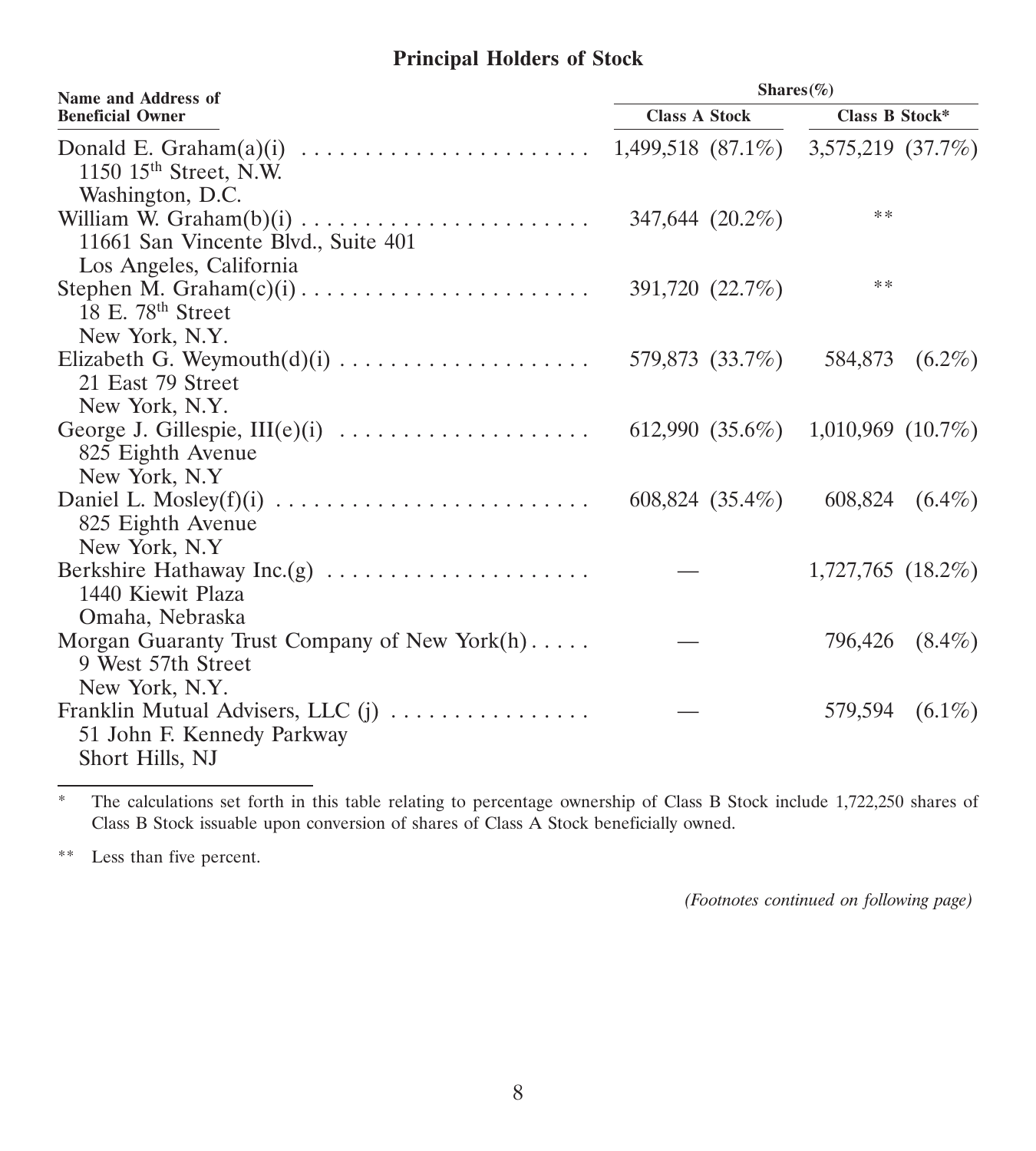#### *(Footnotes continued from preceding page)*

- (a) According to information as of February 1, 2002, and available to the Company, Mr. Donald Graham has voting and investment power with respect to shares of Class A Stock as follows: sole voting power, 295,704 (17.2%) shares, sole investment power, 295,704 (17.2%) shares, shared voting power, 1,196,614 (69.5%) shares, and shared investment power, 1,196,614 (69.5%) shares. The holdings of Class A Stock recorded for Mr. Graham include 7,200 shares held by Mr. Graham's wife, in which he disclaims beneficial ownership. Mr. Graham also has voting and investment power with respect to shares of Class B Stock as follows: sole voting power, 1,917,902 (20.2%) shares, sole investment power 190,137  $(2.0\%)$  shares, shared voting power 122,799 (1.3%) shares, and shared investment power, 122,799 (1.3%) shares. The holdings of Class B Stock recorded for Mr. Graham includes 35,000 shares held by Mr. Graham's wife, in which he disclaims beneficial ownership, and 1,499,518 (15.8%) shares issuable upon conversion of shares of Class A Stock deemed to beneficially owned by him. The holdings of Class B Stock recorded for Mr. Graham also include shares of Class B Stock owned by subsidiaries of Berkshire Hathaway, Inc., which have the sole investment power of the shares; sole voting power is held by Mr. Donald Graham under an agreement dated as of February 25, 1977, and amended and extended on September 13, 1985, and on May 15, 1996, which has a termination date (which may be extended) of February 24, 2007.
- (b) According to information as of February 1, 2002, and available to the Company, Mr. William Graham has voting and investment power with respect to shares of Class A Stock as follows: sole voting power, 17,514 (1.0%) shares, sole investment power, 17,514 (1.0%), shared voting power, 138,130 (8.0%) shares, and shared investment power, 138,130 (8.0%) shares. In addition, Mr. William Graham, as the beneficiary of trusts even though he has no voting or investment power with respect thereto, is deemed to be the beneficial owner of 192,000 (11.2%) shares of Class A Stock. The holdings of Class B Stock recorded for Mr. Graham, including shares issuable upon conversion of shares of Class A Stock deemed to be beneficially owned by Mr. Graham, are less than five percent.
- (c) According to information as of February 1, 2002, and available to the Company, Mr. Stephen Graham has voting and investment power with respect to shares of Class A Stock as follows: sole voting power, 103,184 (6.0%) shares, sole investment power, 103,184 (6.0%) shares, shared voting power, 96,536 (5.6%) shares and shared investment power, 96,536 (5.6%) shares. In addition, Mr. Stephen Graham, as the beneficiary of trusts even though he has no voting or investment power with respect thereto, is deemed to be the beneficial owner of 192,000 (11.2%) shares of Class A Stock. The holdings of Class B Stock recorded for Mr. Graham, including shares issuable upon conversion of shares of Class A Stock deemed to be beneficially owned by Mr. Graham, are less than five percent.
- (d) According to information as of February 1, 2002, and available to the Company, Mrs. Weymouth has voting and investment power with respect to shares of Class A Stock as follows: sole voting power, 76,834 (4.5%) shares, sole investment power, 76,834 (4.5%) shares, shared voting power, 420,039 (24.4%) shares, and shared investment power, 420,039 (24.4%) shares. In addition Mrs. Weymouth, as the beneficiary of a trust even though she has no voting or investment power with respect thereto, is deemed the beneficial owner of 83,000 (4.8%) shares of Class A Stock. Mrs. Weymouth also has voting and investment power with respect to shares of Class B Stock as follows: sole voting power, 5,000 ( $\lt 1\%$ ) shares, and sole investment power, 5,000 ( $\lt 1\%$ ). Mrs. Weymouth is also deemed the beneficial owner of 579,873 (6.1%) of Class B Stock issuable upon conversion of shares of Class A Stock deemed to beneficially owned by her.
- (e) According to information as of February 1, 2002, and available to the Company, Mr. Gillespie, as trustee of various trusts, has voting and investment power with respect to shares of Class A Stock as follows: shared voting power, 612,990 (35.6%) shares, and shared investment power, 612,990 (35.6%) shares. In addition, Mr. Gillespie has voting and investment power with respect to shares of Class B Stock as follows: sole voting power, 357,309 (3.8%) shares, sole investment power, 4,000

*(Footnotes continued on following page)*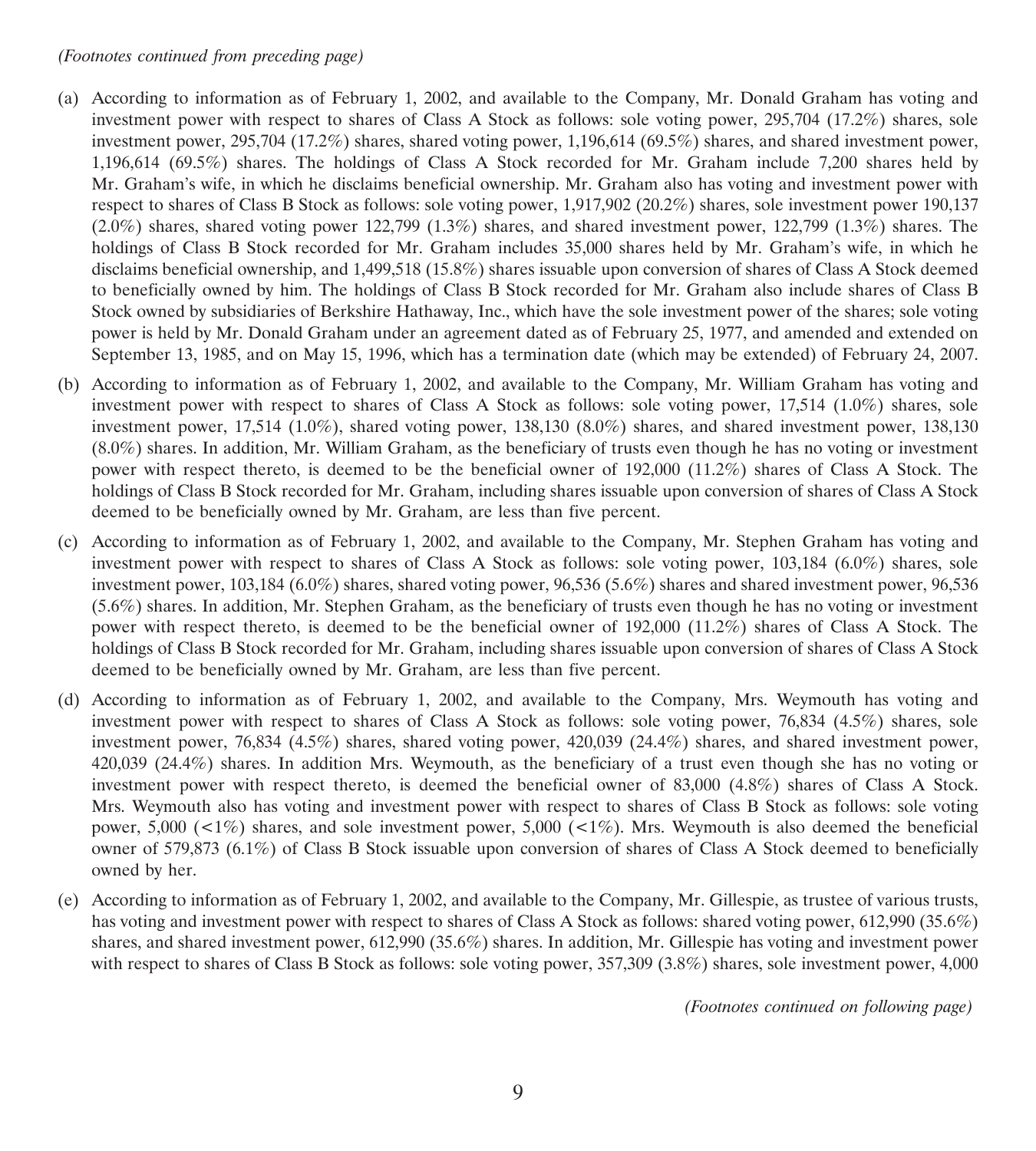#### *(Footnotes continued from preceding page)*

 $(1\%)$  shares, shared voting power, 40,670(4.0%) shares, and shared investment power, 393,979 (4.0%) shares. The holdings of Class B Stock recorded for Mr. Gillespie include 612,990 (6.5%) shares issuable upon conversion of shares of Class A Stock deemed to be beneficially owned by Mr. Gillespie, as trustee of various trusts.

- (f) According to information as of February 1, 2002, and available to the Company, Mr. Mosley, as trustee of various trusts, has voting and investment power with respect to shares of Class A Stock as follows: shared voting power,  $608,824$  (35.4%) shares, and shared investment power, 608,824 (35.4%) shares. The holdings of Class B Stock recorded for Mr. Mosley including 608,824 (6.4%) shares issuable upon conversion of shares of Class A Stock deemed to be beneficially owned by Mr. Mosley, as trustee of various trusts.
- (g) According to information as of February 1, 2002, and available to the Company, Berkshire Hathaway, Inc. (''Berkshire'') is the beneficial owner of 1,727,765 (18.2%) shares of Class B Stock. The ownership of these shares is through several subsidiaries of Berkshire. Mr. Warren E. Buffett is Chairman of the Board of Berkshire. Mr. Buffett, his wife and certain trusts of which Mr. Buffett is a trustee, but in which he has no economic interest, own approximately 33.4% of the aggregate economic interest of Berkshire Class A and Class B common stock and Mr. Buffett may be deemed to be in control of Berkshire under Federal securities laws. With respect to shares of Class B Stock owned by subsidiaries of Berkshire, Mr. Buffett, Berkshire and such subsidiaries may be considered to share investment power. Pursuant to an agreement dated as of February 25, 1977 and amended and extended on September 13, 1985, and on May 15, 1996 (which has a termination date (which may be extended) of February 24, 2007), Mr. Buffett, Berkshire and such subsidiaries have granted Mr. Donald Graham a proxy to vote such shares in his discretion.
- (h) According to information as of February 1, 2002, and available to the Company, Morgan Guaranty Trust Company of New York ("Morgan"), was deemed to be the beneficial owner of 629,752 (6.6%) shares of Class B Stock. Shares held in such name are believed to be held for the accounts of a number of beneficial owners. This number includes shares of Class B Stock as to which Morgan has or shares voting and investment power as follows: sole voting power, 75,244( $\lt 1\%$ ) shares, sole investment power, 76,994 (<1%) shares, shared voting power, 199,199 (2.1%) shares, and shared investment power, 551,321 (5.8%) shares.
- (i) According to information as of February 1, 2002, and available to the Company, Mr. Donald Graham, Mrs. Weymouth, and Mr. Gillespie share voting and investment power over 420,039 (24.4%) shares of Class A Stock; Mr. Gillespie and Mr. William Graham share voting and investment power over 25,200 (1.5%) shares of Class A Stock; Mr. Gillespie, Mr. William Graham and Mr. Donald Graham share voting and investment power over 52,433 (3.0%) shares of Class A Stock; Mr. Gillespie, Mr. Stephen Graham and Mr. Donald Graham share voting and investment power over 36,039 (2.1%) shares of Class A Stock; Mr. Donald Graham and Mr. Gillespie share voting and investment power over 79,279 (4.6%) shares of Class A Stock; Mr. Donald Graham and Mr. Daniel L. Mosley share voting and investment power over 487,830 (28.3%) shares of Class A Stock; Mr. Donald Graham, Mr. Mosley and Mr. William Graham share voting and investment power over 60,497 (3.5%) shares of Class A Stock; Mr. Donald Graham, Mr. Mosley and Mr. Stephen Graham share voting and investment power over 60,497 (3.5%) shares of Class A Stock; Mr. Donald Graham and Mr. Gillespie share voting and investment power of 32,600 (<1%) shares of Class B Stock; Mr. Donald Graham shares voting and investment power over 76,339 (<1%) shares of Class B Stock held by the Philip L. Graham Trust.
- (j) According to information as of February 1, 2002, and available to the Company, Franklin Mutual Advisers, LLC ("Franklin"), was deemed to be the beneficial owner of 579,594 (6.1%) shares of Class B Stock. Shares held in such name are believed to be held for the accounts of a number of beneficial owners. Franklin has sole voting and investment power over 579,594 (6.1%) shares of Class B Stock.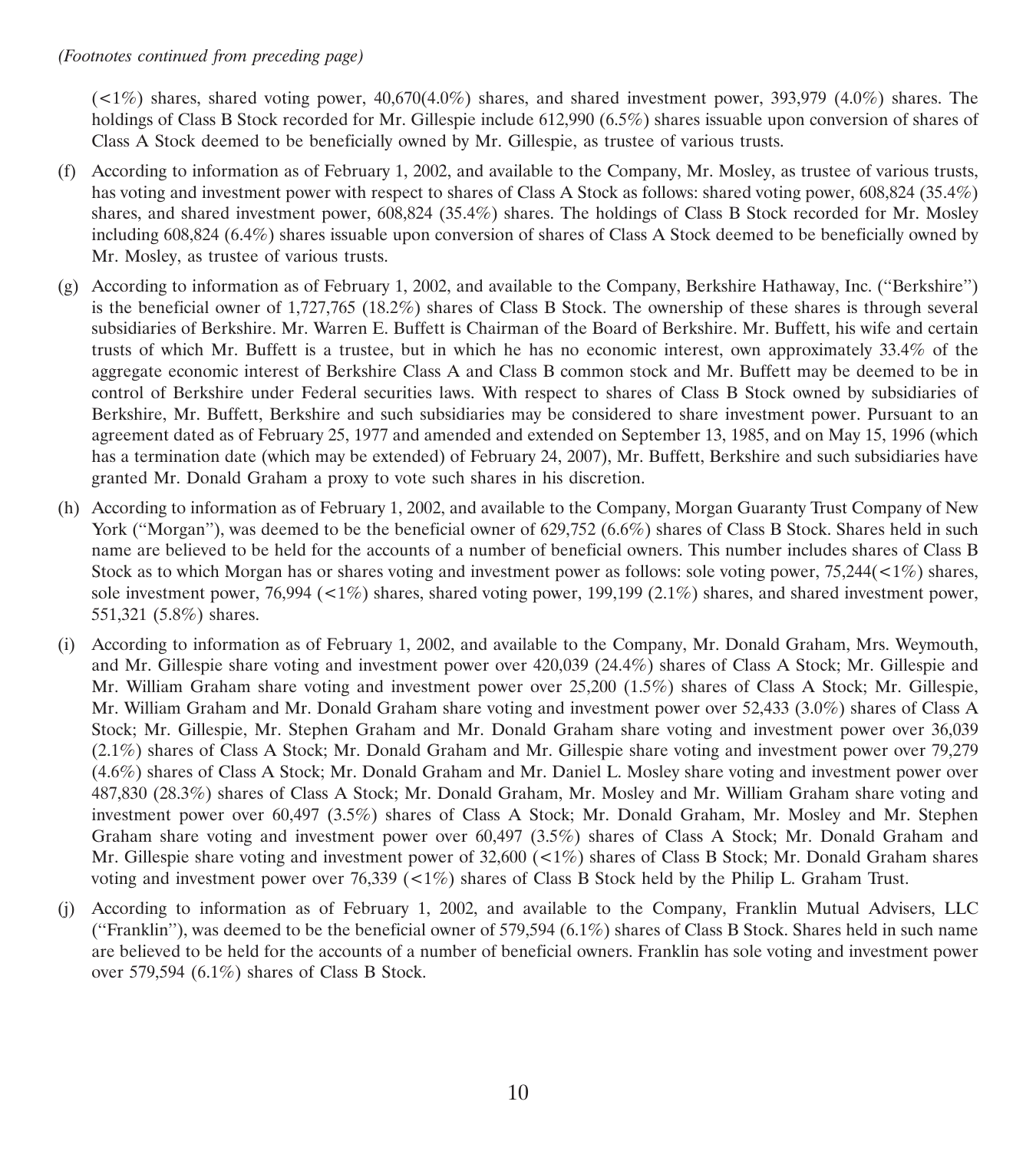The table below, which is based upon information furnished to the Company by its Directors and officers, shows as of February 1, 2002, for each person nominated for election as a Director, and for all Directors and executive officers of the Company as a group, the number of shares of each class of Common Stock ''beneficially owned'' (as defined in the Securities and Exchange Commission's proxy rules) and, in the case of each nominee for election as a Director, the nature of such ''beneficial ownership''. For the reasons set forth in the first paragraph of this section of the Proxy Statement, there is very substantial duplication in the numbers of shares and percentages shown in the following table.

#### **Holdings of Directors and Officers\*\*\***

|                                                                 | Shares $(\% )$     |                        |  |
|-----------------------------------------------------------------|--------------------|------------------------|--|
|                                                                 | <b>Class A</b>     | Class $B(a)$           |  |
|                                                                 |                    | $1,727,765$ $(18.2\%)$ |  |
|                                                                 |                    | $500*$                 |  |
|                                                                 |                    | $1000*$                |  |
|                                                                 |                    | $100*$                 |  |
|                                                                 | 612,990 $(35.6\%)$ | 987,829 (10.4%)        |  |
|                                                                 |                    | $1.400*$               |  |
|                                                                 |                    | 3,575,219 (37.7%)      |  |
|                                                                 |                    | 7,428*                 |  |
| George W. Wilson(b) $\dots \dots \dots \dots \dots \dots \dots$ |                    | $300*$                 |  |
| All Directors and executive officers as a group,                |                    |                        |  |
|                                                                 |                    |                        |  |

\* Less than one percent.

\*\* See Table of ''Principal Holders of Stock'' on page 8.

- \*\*\* Unless otherwise indicated, the Directors and officers listed below have sole voting and investment power with respect to such securities.
- \*\*\*\* With respect to voting securities which may be beneficially owned by Mr. Buffett, see footnote (g) on page 10.
- (a) Includes 1,722,250 shares of Class B Stock issuable upon conversion of shares of Class A Stock beneficially owned.
- (b) Includes 100 shares of Class B Stock owned by Mr. Wilson's wife in which he disclaims beneficial ownership.
- (c) This number includes 1,524,718 shares of Class B Stock issuable upon conversion of shares of Class A Stock ''beneficially owned'' by Directors and officers and 14,875 shares of Class B Stock which Directors and officers (including Mrs. Keil) have the right to purchase on or before April 1, 2002 pursuant to stock options; it does not include 121,634 shares of Class B Stock held as of February 1, 2002 by the trustee of various savings plans maintained by the Company and its business units over which the trustee has voting and investment powers.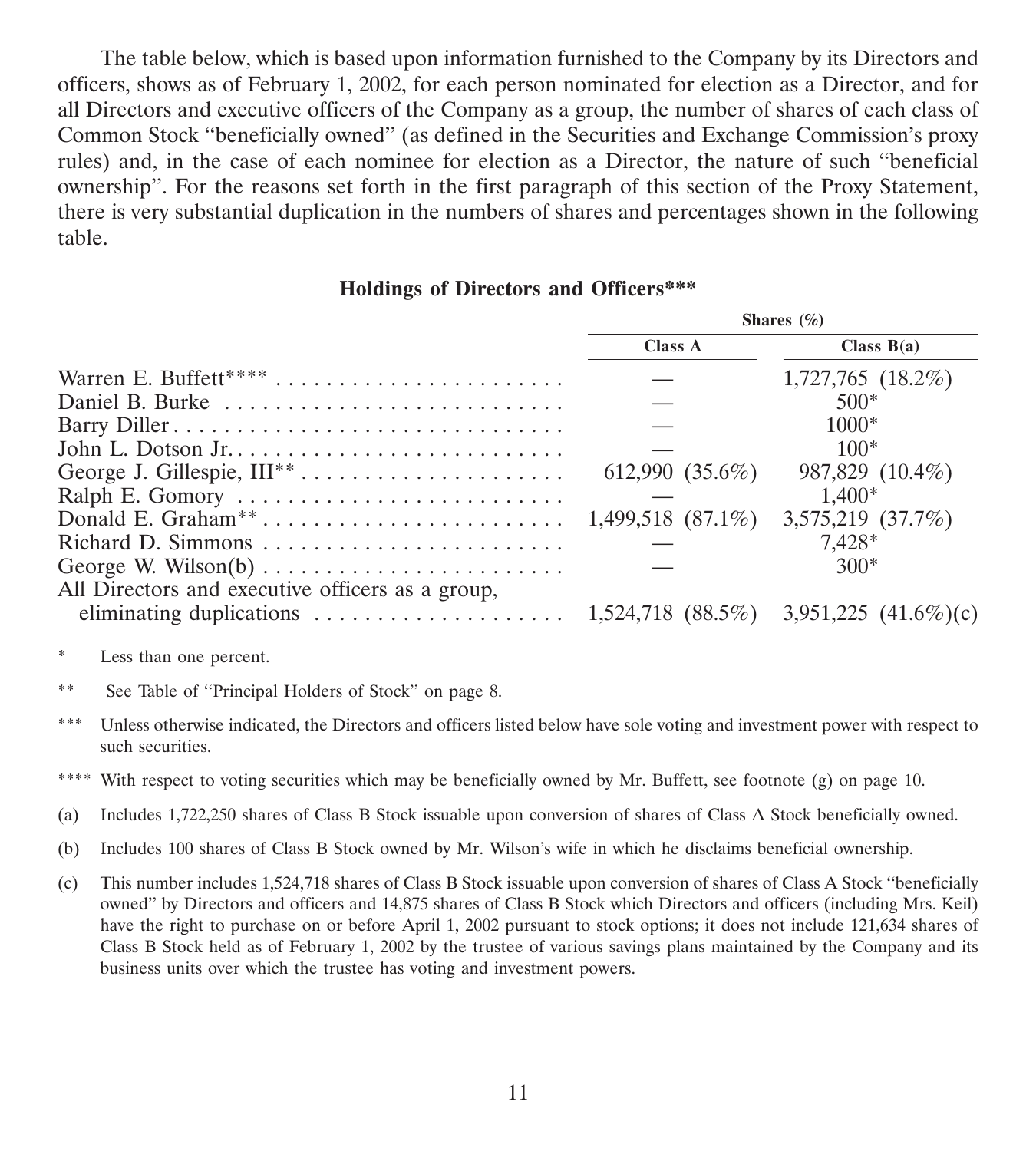#### **Section 16(a) Beneficial Ownership Reporting Compliance**

Section 16(a) of the Securities Exchange Act of 1934 requires the Company's Directors and executive officers, and persons who own more than ten percent of a registered class of the Company's equity securities, to file with the Securities and Exchange Commission and the New York Stock Exchange initial reports of ownership and reports of changes in ownership of Class B Common Stock.

To the Company's knowledge, based solely on a review of such reports and on information furnished to the Company and written representations that no other reports were required, during the fiscal year ended December 30, 2001, all applicable Section 16(a) filing requirements were complied with, except with respect to an inadvertent late filing by Donald Graham with respect to an exchange of shares Class B Common Stock with the estate of Katharine Graham for a like number of shares of Class A Common Stock in connection with such estate's meeting its tax obligations.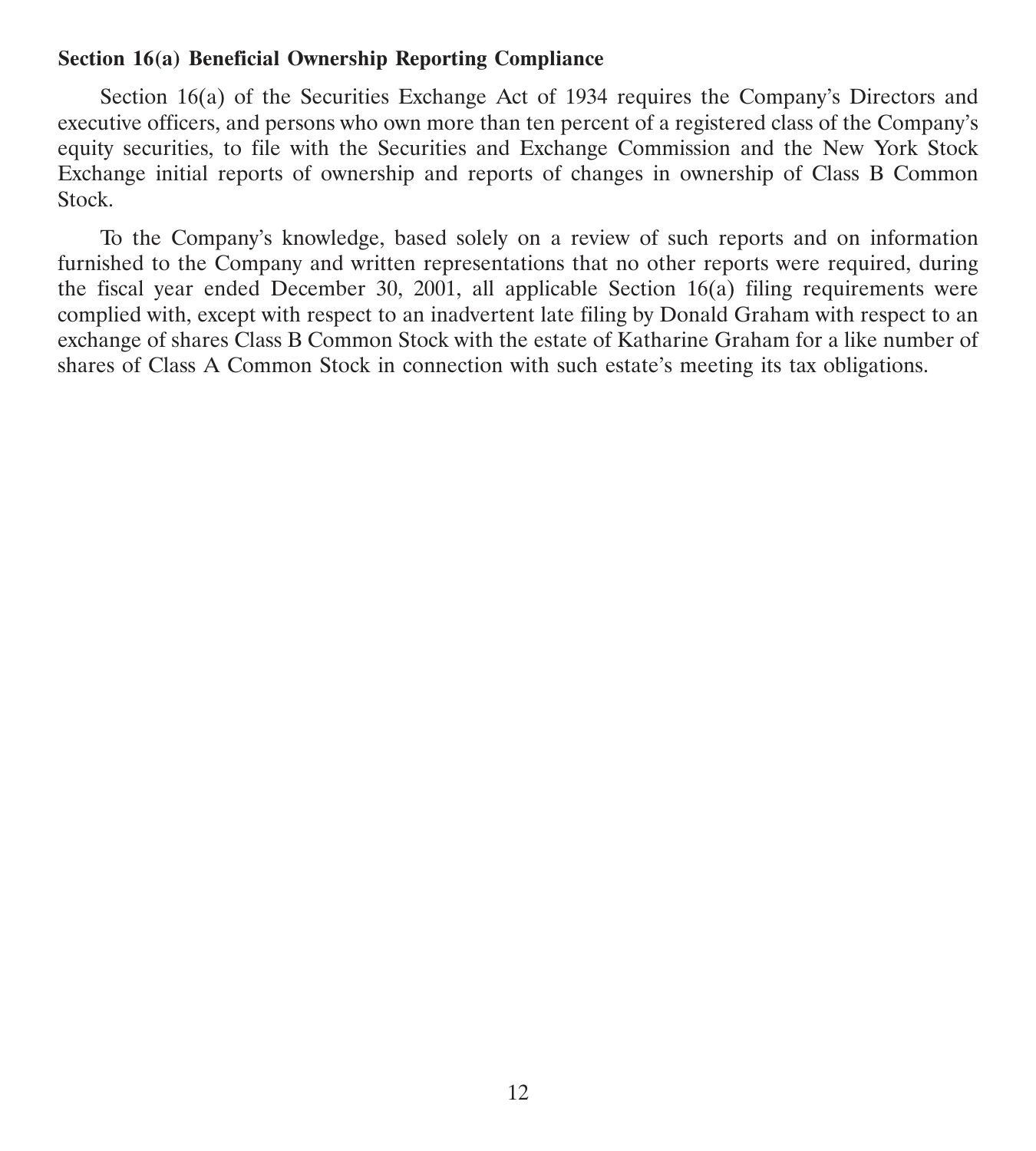#### **Executive Compensation**

The following table shows the compensation paid by the Company during 1999, 2000 and 2001 to each of the chief executive officer and the five most highly compensated executive officers of the Company.

|                                                                                            |                                 | <b>Annual Compensation</b>      |                                             | <b>Long Term Compensation</b>                                |                                                   |                                  |                                                               |
|--------------------------------------------------------------------------------------------|---------------------------------|---------------------------------|---------------------------------------------|--------------------------------------------------------------|---------------------------------------------------|----------------------------------|---------------------------------------------------------------|
|                                                                                            |                                 |                                 |                                             | <b>Awards</b>                                                |                                                   | <b>Payouts</b>                   |                                                               |
| <b>Principal Position</b>                                                                  |                                 | Year $ Salary(\$)$ Bonus(\$)(1) | Other<br>annual<br>compensa-<br>$tion(\$))$ | <b>Restricted</b><br><b>Stock</b><br>Awards $(\text{\$})(2)$ | <b>Securities</b><br>Underlying<br>Options $(\#)$ | <b>LTIP</b><br>Payouts $(\$)(1)$ | <b>All Other</b><br>Compensa-<br>$\text{tion}(\text{$\$})(3)$ |
| 2001<br>Donald E. Graham<br><b>Chief Executive</b><br>2000<br>1999<br>Officer              | \$399,996<br>399,996<br>399,996 |                                 |                                             | \$174,618                                                    |                                                   | \$400,000<br>851,466             | \$ 8,840<br>8,840<br>8,320                                    |
| John B. Morse, Jr 2001<br>Vice President and<br>2000<br>Chief Financial<br>1999<br>Officer | 384,996<br>350,004<br>324,996   | \$168,683<br>220,253            |                                             | 101,861                                                      | 2,000<br>1,000                                    | 303,600<br>288,344               | 23,116<br>19,856<br>19,456                                    |
| Gerald Rosberg 2001<br>Vice President<br>2000<br>1999                                      | 311,250<br>280,833<br>200,667   | 128,520<br>116,616              |                                             | 72,758                                                       | 2,000<br>2,000                                    | 100,000                          | 16,185<br>14,603<br>7,701                                     |
| Beverly R. Keil*<br>2001<br>Vice President<br>2000<br>1999                                 | 333,996<br>318,000<br>300,000   | 136,232<br>150,000              |                                             | 87,309                                                       |                                                   | 220,800<br>164,388               | 17,368<br>16,809<br>15,600                                    |
| Diana M. Daniels.<br>2001<br>Vice President<br>2000<br>1999                                | 298,746<br>282,252<br>266,004   | 125,307<br>160,238              |                                             | 72,758                                                       | 1,000                                             | 193,200<br>164,388               | 15,742<br>14,677<br>18,832                                    |
| Ann McDaniel <sup>*</sup> 2001<br>Vice President                                           | 248,750                         |                                 |                                             |                                                              | 1,000                                             |                                  | 12,975                                                        |

#### **Summary Compensation Table**

\* Mrs. Keil ceased being an executive officer effective as of September 13, 2001, and terminated her employment with the Company on December 31, 2001. Ms. McDaniel became an executive officer of the Company effective as of September 13, 2001

(1) Awards may be in the form of cash or deferred cash.

(2) The numbers in this column represent the dollar value of the restricted stock awarded to the named executive in the relevant fiscal year, regardless of the effective date of the award, which may in some cases be the next fiscal year. In December 2000, the Compensation Committee of the Board of Directors approved grants of restricted stock for the 2001-2004 Award Cycle, effective January 2, 2001, to various key employees of the Company, including the chief executive officer and the other named executives as follows: Mr. Graham—300 shares; Mr. Morse—175 shares; Mr. Rosberg—125 shares; Ms. Keil—150 shares; Ms. Daniels—125 shares and Ms. McDaniel—125 shares. As of the end of fiscal 2001, the *(Footnotes continued on following page)*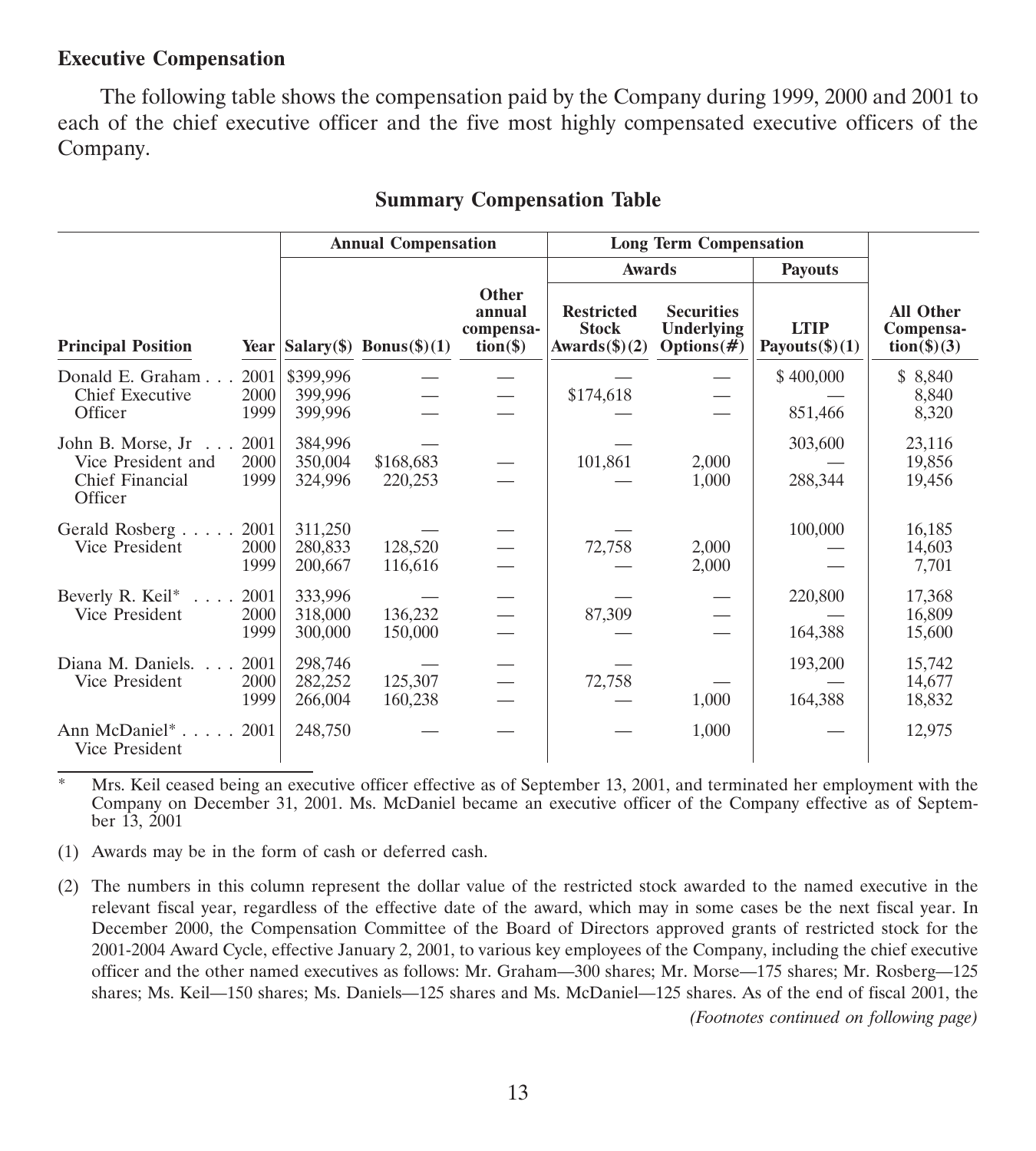chief executive officer and the other named executives had the following aggregate restricted stock holdings: Mr. Graham—600 shares, \$320,550; Mr. Morse—350 shares, \$186,988; Mr. Rosberg—250 shares, \$133,563; Ms. Keil— 300 shares, \$160,275; Ms. Daniels—250 shares, \$133,563 and Ms. McDaniel—225 shares, \$120,206. Dividends are paid on restricted stock and are the same as dividends on non-restricted stock.

(3) Contributions to 401(k) savings plans and the Supplemental Executive Retirement Plan (''SERP'') constitute ''all other compensation'' for 2001 as follows: Mr. Graham—\$8,840 in Company contributions to 401(k) plan; Mr. Morse—\$8,840 in Company contributions to 401(k) plan and \$11,180 in Company credits to SERP account; Mr. Rosberg—\$8,840 in Company contributions to 401(k) plan and \$7,345 in company credits to SERP account; Ms. Keil—\$8,840 in Company contributions to 401(k) plan and \$8,528 in Company credits to SERP account; Ms. Daniels—\$8,840 in Company contributions to 401(k) and \$6,695 in Company credits to SERP account; and Ms. McDaniel—\$8,840 in Company contributions to 401(k) plan and \$3,640 in Company credits to SERP account. In addition, Mr. Morse had \$3,096 of life insurance imputed income, Ms. Daniels had \$207 of life insurance imputed income and Ms. McDaniel had \$495 of life insurance imputed income, which, in each case, is included under ''all other compensation.''

| <b>Option Grants in Last Fiscal Year</b> |  |
|------------------------------------------|--|
|------------------------------------------|--|

| <b>Individual Grants</b>               |                                                        |                                                                             |                                         |                   |              | <b>Potential</b><br>Realizable<br><b>Value at Assumed</b>       |  |
|----------------------------------------|--------------------------------------------------------|-----------------------------------------------------------------------------|-----------------------------------------|-------------------|--------------|-----------------------------------------------------------------|--|
|                                        | Number of<br><b>Securities</b><br>Underlying<br>Option | Percent of<br><b>Total Options</b><br><b>Granted</b> to<br><b>Employees</b> | <b>Exercise of</b><br><b>Base Price</b> | <b>Expiration</b> | Appreciation | <b>Annual Rates of</b><br><b>Stock Price</b><br>for Option Term |  |
| <b>Name</b>                            | Granted $(\#)$                                         | in Fiscal Year                                                              | (S/Sh)                                  | Date              | $5\%$ (\$)   | $10\%$ (\$)                                                     |  |
| Donald E. Graham                       |                                                        |                                                                             |                                         |                   |              |                                                                 |  |
| John B. Morse, $Jr$                    |                                                        |                                                                             |                                         |                   |              |                                                                 |  |
| Gerald Rosberg                         |                                                        |                                                                             |                                         |                   |              |                                                                 |  |
| Beverly R. Keil $\ldots \ldots \ldots$ |                                                        |                                                                             |                                         |                   |              |                                                                 |  |
| Diana M. Daniels $\ldots \ldots$       |                                                        |                                                                             |                                         |                   |              |                                                                 |  |
| Ann McDaniel                           | 1.000                                                  | $4.5\%$                                                                     | \$517.21                                | 12/10/11          | \$325,270    | \$824,300                                                       |  |

#### **Aggregated Option Exercises in Last Fiscal Year and FY-End Option Values**

|                             | <b>Shares</b>                        |                                 | Number of<br><b>Unexercised</b><br>Options at<br><b>Fiscal Year-End</b><br>(#) | Value of<br><b>Unexercised</b><br><b>In-the-Money</b><br><b>Options</b> at<br><b>Fiscal Year-End</b><br><b>(S)</b> |  |
|-----------------------------|--------------------------------------|---------------------------------|--------------------------------------------------------------------------------|--------------------------------------------------------------------------------------------------------------------|--|
| <b>Name</b>                 | <b>Acquired on</b><br>Exercise $(#)$ | <b>Value</b><br>$Realized(\$))$ | Exercisable/<br>Unexercisable                                                  | Exercisable/<br>Unexercisable                                                                                      |  |
| Donald E. Graham $\ldots$ , |                                      |                                 |                                                                                |                                                                                                                    |  |
| John B. Morse, $Jr$         |                                      |                                 | 4,250/2,250                                                                    | \$666,625/\$4,250                                                                                                  |  |
| Gerald Rosberg              |                                      |                                 | 3,250/2,750                                                                    | \$203,062/\$4,250                                                                                                  |  |
| Beverly R. Keil             |                                      |                                 | 3,000/0                                                                        | \$314,812/\$0                                                                                                      |  |
| Diana M. Daniels            |                                      |                                 | 3.500/500                                                                      | \$809,437/\$0                                                                                                      |  |
| Ann McDaniel                |                                      |                                 | 1.250/1.750                                                                    | \$12,750/\$4,250                                                                                                   |  |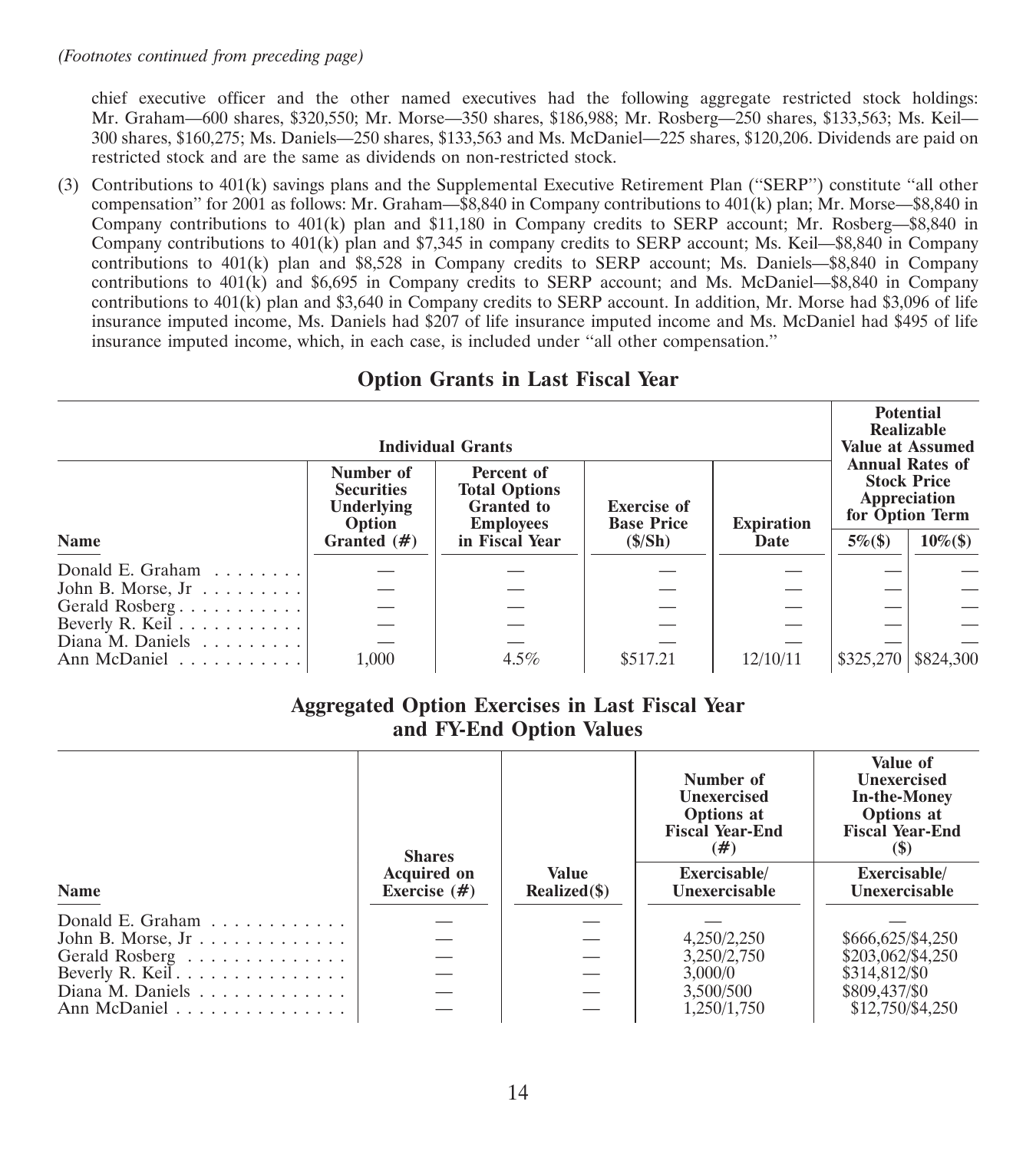#### **RETIREMENT PLANS**

*Basic Plan.* Most employees of the Company, including the individuals identified in the table on page 13, are eligible to participate (subject to minimum service requirements) in the Company's defined benefit retirement plan. Benefits under this basic plan are determined on the basis of base salary only, exclusive of all bonuses, deferred compensation and other forms of remuneration. The Company and each of its business units also maintain 401(k) savings plans in which most employees are eligible to participate (subject to minimum service requirements).

*Supplemental Executive Retirement Plan.* All amounts over \$160,000 (effective January 1, 2002) that would otherwise be payable under a basic defined benefit retirement plan are currently subject to reduction because of the annual pension limitation imposed by the Internal Revenue Code of 1986, as amended, although the extent of such reductions may vary in individual cases depending on circumstances existing at the time retirement payments commence. In addition, defined benefit pension benefits and defined contribution plan benefits payable by tax-qualified plans may not be based on annual compensation exceeding maximum amounts imposed by the Internal Revenue Code of 1986, as amended (\$200,000 per year effective January 1, 2002).

To offset these limitations on retirement benefits, the Company adopted effective January 1, 1989, an unfunded Supplemental Executive Retirement Plan (the ''SERP''), which is patterned after similar plans adopted by many other companies. Under the Company's SERP there will be calculated for certain participating executives (including the executive officers included in the table on page 13) a ''supplemented normal retirement benefit'', which will be determined under the rules of the qualified defined benefit retirement plan, but without reference to either of the above-mentioned limitations and will also include in earnings not only base salary (as in the past) but also bonuses under the Incentive Compensation Plan. The SERP also provides a supplemental defined contribution plan benefit, which is equal to the applicable company matching contribution percentage times the participating executive's base salary that is in excess of the annual covered compensation limit with respect to qualified plan benefits. The executive is required to make contributions to the SERP in order to receive the applicable matching company credit each year. Starting in 1994, a number of other management employees (not including the executive officers included in the table on page 13) became participants under the Company's SERP with respect to the supplemental normal retirement benefit only. For these participants, the supplemented normal retirement benefits will be determined without reference to either of the above-mentioned limitations, but will include in earnings only base salary and not bonuses. In each case in which a retiring executive's supplemented normal retirement benefit exceeds the benefit payable by the retirement plan or plans in which the executive has participated, the Company will pay such excess amount to him or her as a supplemental retirement benefit. Participation in the SERP is determined by the Compensation Committee of the Board of Directors, which has designated as participants a number of senior executives including all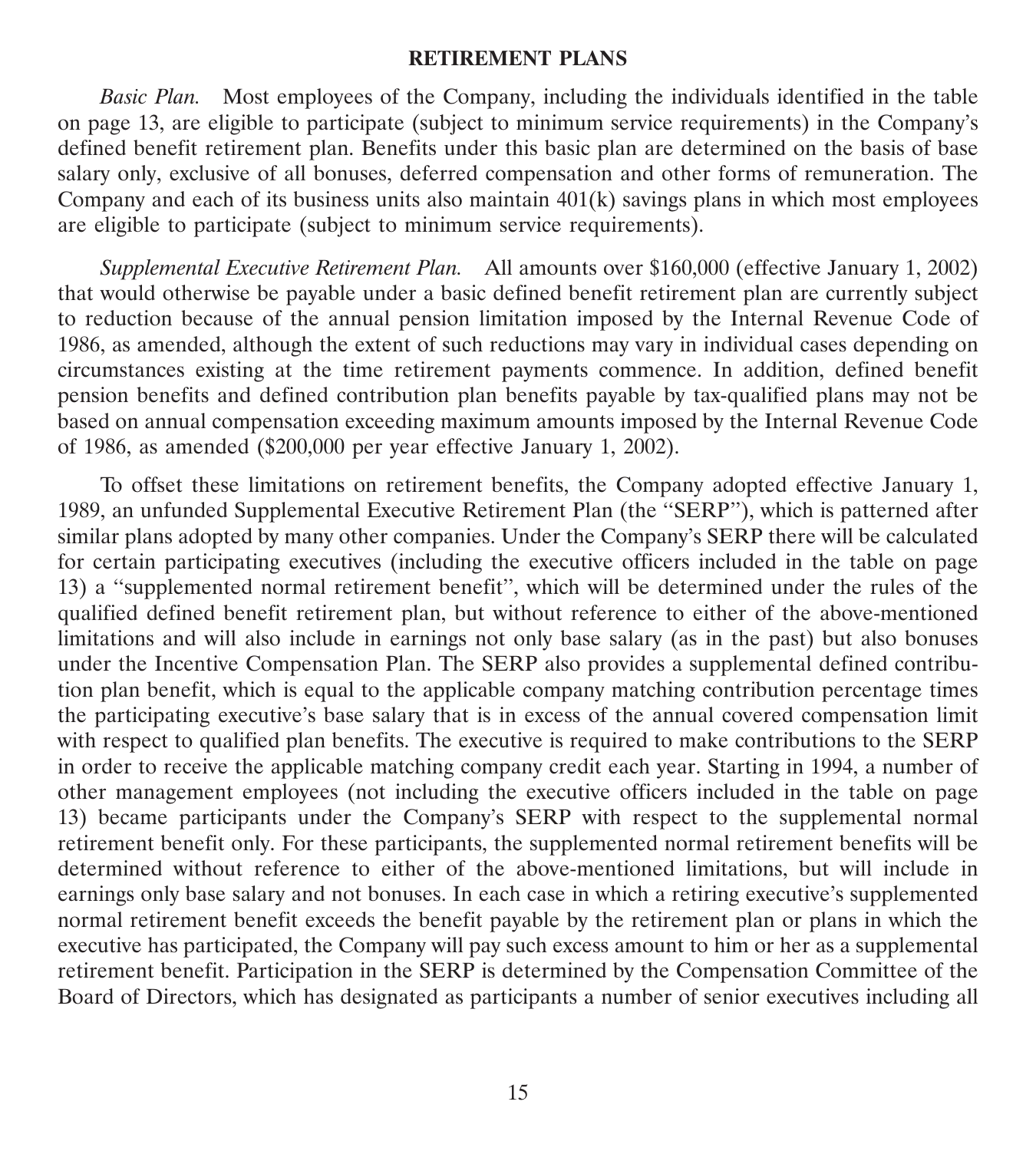those named in the table on page 13 (except that Mr. Graham, who has elected not to participate in savings plan features of the SERP, will be covered only by the retirement plan features of the SERP described above).

As of December 31, 2001, Mr. Graham had 28 years of service under the Company plan, Mr. Morse had 13 years of service under the Company plan, Mr. Rosberg had 6 years of service under the Company plan, Mrs. Keil had 23 years of service under the Company plan, Ms. Daniels had 24 years of service under the Company plan and Ms. McDaniel had 18 years of service under the Company plan.

The following table shows the estimated maximum annual benefits payable upon retirement at age 65 to persons in specified remuneration and years-of-service classifications who participate in both the basic retirement plans and the SERP (which includes all the individuals identified in the table on page 13):

| Covered<br>Compensation | <b>Estimated Maximum Annual Pension</b><br>(Computed as Straight Life Annuity)<br>for Representative Years of Credited Service |          |           |           |           |           |  |  |
|-------------------------|--------------------------------------------------------------------------------------------------------------------------------|----------|-----------|-----------|-----------|-----------|--|--|
| Company<br>Plan(a)(b)   | 10                                                                                                                             | 15       | 20        | 25        | 30        | 35        |  |  |
| \$300,000               | \$54,000                                                                                                                       | \$81,000 | \$108,000 | \$135,000 | \$162,000 | \$162,000 |  |  |
| 400,000                 | 71,500                                                                                                                         | 107,250  | 143,000   | 178,750   | 214,500   | 214,500   |  |  |
| 450,000                 | 80,250                                                                                                                         | 120,375  | 160,500   | 200,625   | 240,750   | 240,750   |  |  |
| 500,000                 | 89,000                                                                                                                         | 133,500  | 178,000   | 222,500   | 267,000   | 267,000   |  |  |
| 550,000                 | 97,750                                                                                                                         | 146,625  | 195,500   | 244,375   | 293,250   | 293,250   |  |  |
| 600,000                 | 106,500                                                                                                                        | 159,750  | 213,000   | 266,250   | 319,500   | 319,500   |  |  |
| 650,000                 | 115,250                                                                                                                        | 172,875  | 230,500   | 288,125   | 345,750   | 345,750   |  |  |
| 700,000                 | 124,000                                                                                                                        | 186,000  | 248,000   | 310,000   | 372,000   | 372,000   |  |  |
| 750,000                 | 132,750                                                                                                                        | 199,125  | 265,500   | 331,875   | 398,250   | 398,250   |  |  |
| 800,000                 | 141,500                                                                                                                        | 212,250  | 283,000   | 353,750   | 424,500   | 424,500   |  |  |
| 850,000                 | 150,250                                                                                                                        | 225,375  | 300,500   | 375,625   | 450,750   | 450,750   |  |  |

#### **Pension Plan Tables**

(a) Before deducting the effect on benefits of an offset applicable to certain benefits paid under the Company Plan and based on average social security covered compensation over the employee's career. For an individual retiring at age 65 during 2001 the deduction would be as follows for the indicated number of years of credited service: 10 years, \$2,958; 15 years, \$4,437; 20 years, \$5,917; 25 years, \$7,396; 30 and 35 years, \$8,875.

(b) Plan provides increased benefits for years of service after 1991. The benefits shown in the table are those provided for service after that year.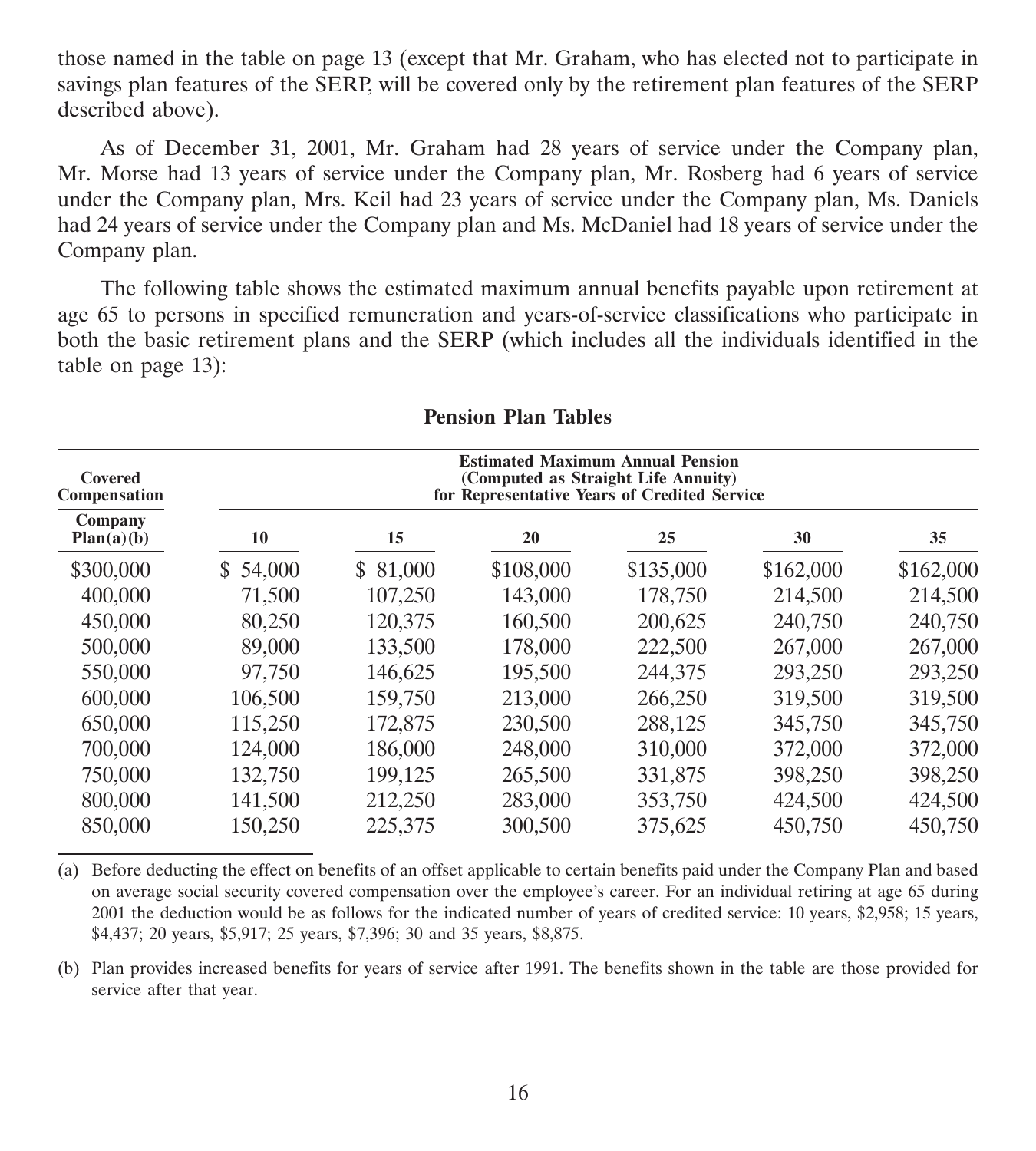#### **COMPENSATION COMMITTEE REPORT ON EXECUTIVE COMPENSATION**

#### **Overall Policy**

The Company's executive compensation program is based on the premise that compensation should be competitive and linked to corporate performance. To that end, the Company has developed an overall compensation strategy and compensation plans that tie a significant portion of executive compensation to the Company's success in meeting specified short-term and long-term performance goals and to long-term appreciation in the Company's stock price. The strategy also supports an environment that rewards Company and business unit achievement as compared to that of industry performance levels over a number of years, where such comparisons are appropriate. The overall objectives of this strategy are to attract and retain key executive talent critical to the long-term success of the Company, to motivate these executives to achieve goals inherent in the Company's business strategy, to link executive and shareholder interests through equity-based plans and finally to provide a compensation package that recognizes individual contributions as well as overall business results.

Each year the Compensation Committee conducts a full review of the Company's executive compensation program. This review includes a comprehensive report from the Company's Vice President responsible for human resources assessing the effectiveness of the Company's compensation program and comparing the Company's executive compensation, corporate performance and total return to shareholders to a group of corporations that represent companies with business portfolios similar to that of the Company. The Compensation Committee reviews the selection of peer companies used for compensation purposes. Certain information about compensation levels in other media companies included in this report is collected by independent consultants. The Compensation Committee uses the median executive compensation range of such peer companies as a guideline in setting the compensation of the Company's executives. The peer companies used for compensation purposes are constructed on a division by division basis and, thus, are not necessarily identical to the Standard & Poor's Publishing indices in the Performance Graph included in this proxy statement. For example, in determining the companies by which to measure the Company's broadcasting division, the comparison is made with purely broadcasting companies or broadcasting divisions within multimedia companies; in contrast the companies included in the indices selected for comparison purposes in the Performance Graph consist of companies with multimedia holdings. The annual compensation reviews permit an ongoing evaluation of the link between the Company's and its business units' performance and its executive compensation in the context of the compensation programs of other companies and of the Company's total return to shareholders.

The Compensation Committee determines the compensation of approximately the 70 most highly compensated corporate and divisional executives, including the chief executive officer and the other individuals whose compensation is detailed in this proxy statement (the ''named executives'').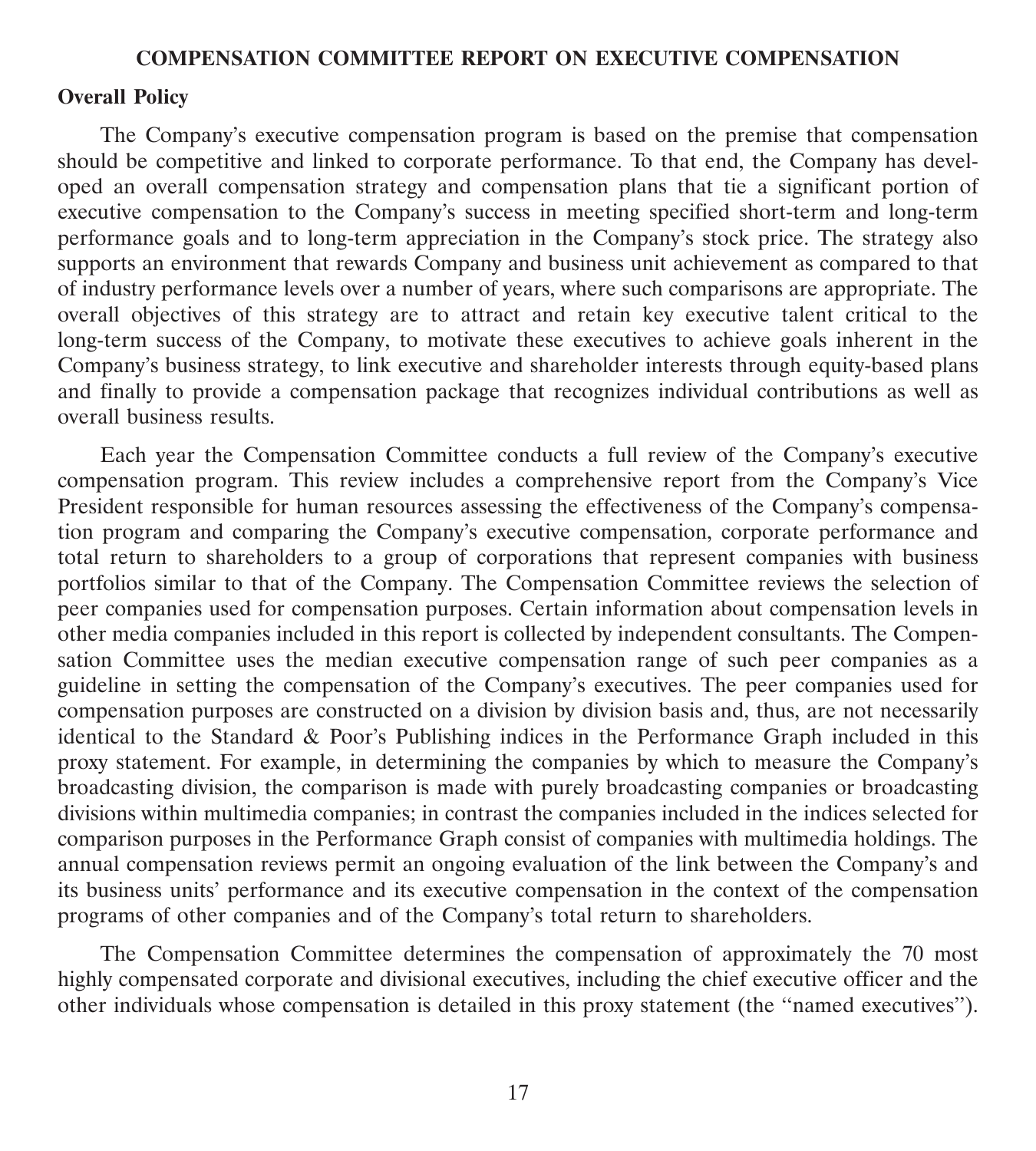In reviewing the individual performance of the named executives, the Compensation Committee takes into account the views of Mr. Graham.

The key elements of the Company's executive compensation consist of base salary, annual bonus, performance units, restricted stock and stock options. The Compensation Committee's policies with respect to each of these elements, including the bases for the compensation awarded to Mr. Graham, the Company's chief executive officer, are discussed below. In addition, while the elements of compensation described below are considered separately, the Compensation Committee takes into account the full compensation package afforded by the Company to an individual, including special incentive compensation plans, pension and savings plan benefits, supplemental retirement benefits and other benefits as well.

#### **Base Salaries**

Base salaries for executive officers are initially determined by evaluating the responsibilities of the position held and the experience of the individual, and by reference to the competitive marketplace for executive talent, including, where available, a comparison to base salaries for comparable positions at other media companies.

Salary adjustments are generally implemented on a twelve-month or longer cycle and upon promotion. Such adjustments are determined by evaluating the performance of the Company and the individual executive officer, and may also take into account new responsibilities. In the case of executive officers with responsibility for a particular business unit, such unit's financial results are also considered, including, depending on the business unit, revenue, operating income and cash flow. The Compensation Committee, where appropriate, also considers other measures. These may include, among other factors, increases in market share, reduction or cost containment in operating expenses, journalistic achievements, improvements in product quality and improvements in relations with customers, suppliers and employees, and comparisons to base salaries for comparable positions at other media companies. In order to preserve flexibility in setting compensation, the Compensation Committee has not established specific elements of Company or business unit performance which must be evaluated or assigned relative weights to such elements. Different factors are considered in evaluating each executive officer's base salary depending on such officer's position and business unit.

With respect to the base salary paid to Mr. Graham in 2001, the Compensation Committee took into account a comparison of base salaries of chief executive officers of peer companies, the Company's results in 2000 and the performance of the Company. The Compensation Committee also took into account Mr. Graham's service to the Company and his performance since 1979 when he became publisher of The Washington Post. The Compensation Committee noted that Mr. Graham's base salary is significantly below the median of base salaries paid to chief executive officers of peer companies; and furthermore that the performance of the Company in 2000 exceeded budgeted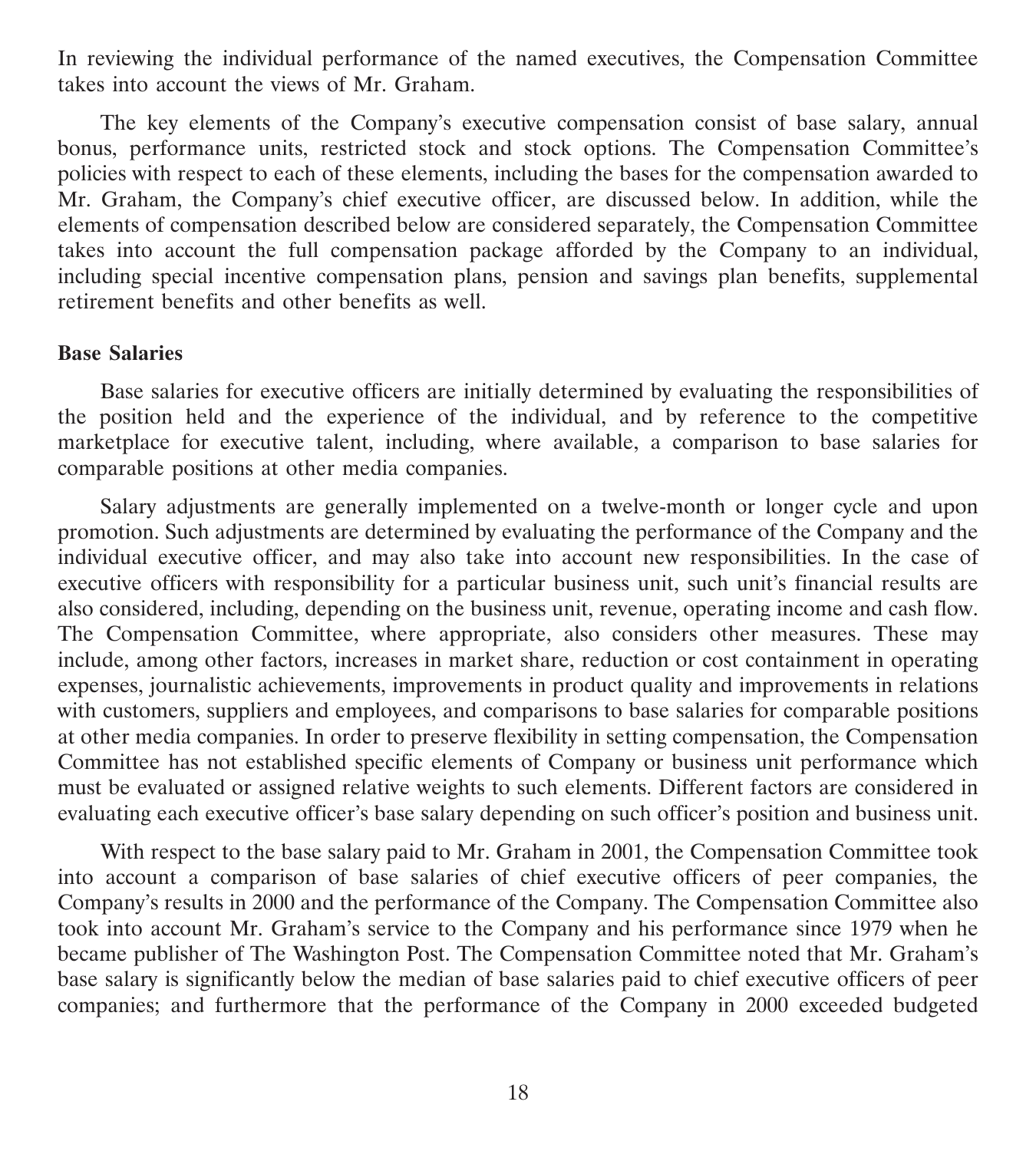financial goals. However, due to Mr. Graham's continued request, for personal reasons, to forego a base salary increase, Mr. Graham's base salary in 2001 remained at \$400,000, the level established in 1991 upon his promotion to President and chief executive officer. The Compensation Committee does not give significance to the below market salary of Mr. Graham when reviewing and establishing base salary levels for other executives.

#### **Incentive Compensation Plan**

The Company has an incentive compensation plan made up of two components—annual and long-term—under which awards are made primarily to key management and professional employees, including the Company's executive officers, who have made or are in a position to make significant contributions to the profitability of the Company and enhance shareholder value. The plan is administered by the Compensation Committee.

#### **Annual Component**

The annual component of the Incentive Compensation Plan provides for annual incentive compensation awards based on the Company's and its business units' short-term, i.e., annual, financial performance. At the end of 2000, the Compensation Committee approved a range of incentive payouts for 2001 keyed to performance against specified goals related to budgeted operating income, cash flow or earnings per share, which vary by business unit. Mr. Graham waived participation in the annual component of the Incentive Compensation Plan with respect to 2001. In 2001 the Company failed to meet its budgeted earnings per share goal. No annual incentive compensation awards were paid to the other executives whose compensation is detailed in the Summary Compensation Table shown on page 13.

### **Long-Term Component**

To balance the annual component of the Incentive Compensation Plan, which is intended to reward short-term financial performance, the long-term component provides incentives for improved financial performance over periods of Award Cycles (which beginning in 1983 have consisted, and are expected to continue to consist, of four-year periods starting at two-year intervals).

### *Performance Units.*

In December 2000, executive officers of the Company, including the chief executive officer and the named executives, were granted Performance Units for the 2001-2004 Award Cycle. Pursuant to these grants, the chief executive officer and the named executives received the following: Donald E. Graham, 7,500 Performance Units; John B. Morse, Jr., 2,800 Performance Units; Gerald Rosberg, 2,000 Performance Units; Beverly R. Keil, 2,000 Performance Units; Diana M. Daniels, 1,600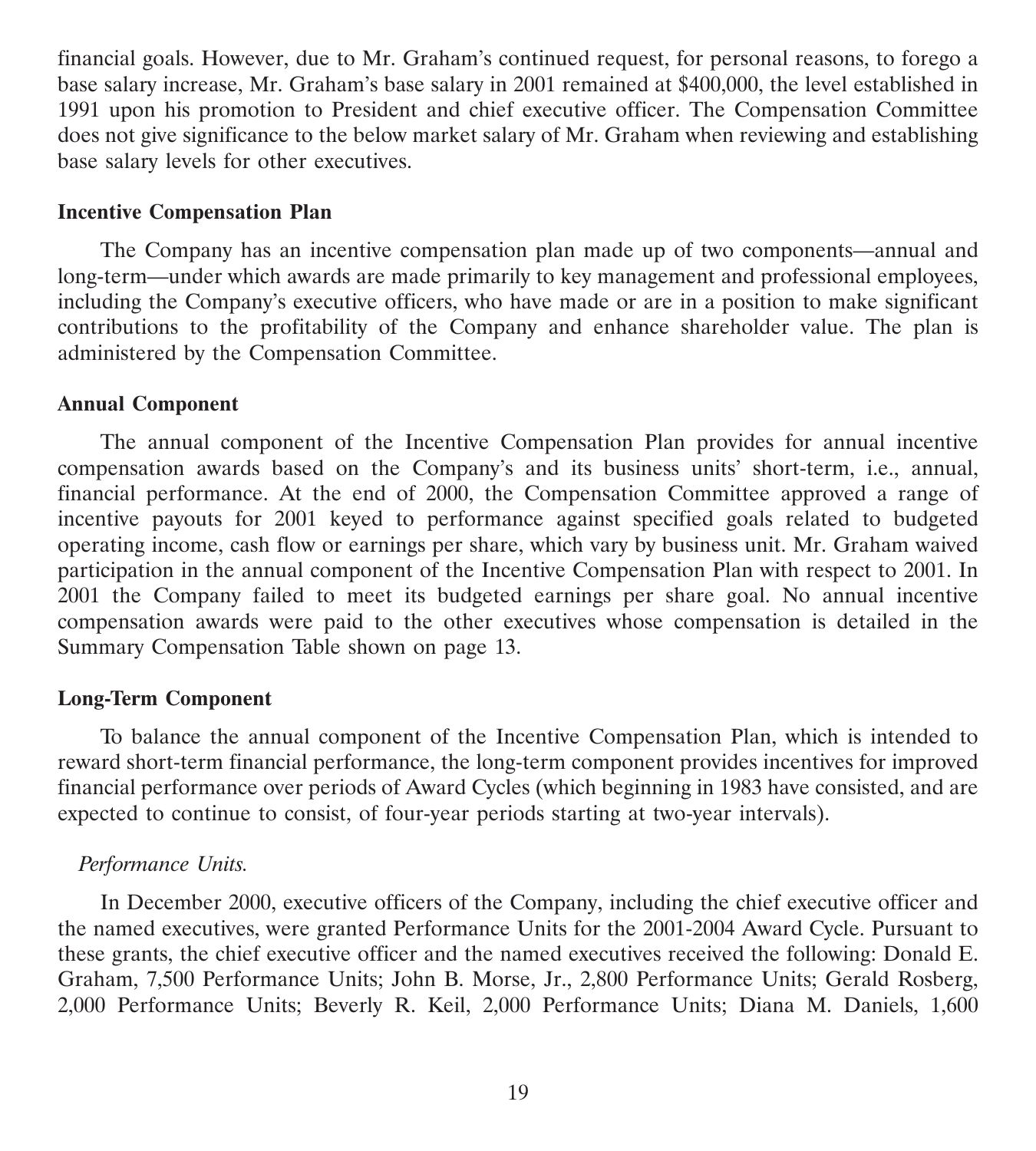Performance Units; and Ann McDaniel, 1,500 Performance Units. As in the past, each Performance Unit has a nominal value of \$100. The number of Units awarded is determined with reference to an individual's scope of responsibilities and level of Plan participation. The payout opportunities for the 2001-2004 Award Cycle for Performance Units granted to these individuals will be based on the achievement of financial and operating goals of certain of the major operating divisions.

In December 1998, the Compensation Committee of the Board of Directors approved grants of Performance Units for the 1999-2002 Award Cycle to various key employees of the Company, including the chief executive officer and certain of the named executives. Pursuant to these grants, the chief executive officer and the named executives received the following: Donald E. Graham, 7,500 Performance Units; John B. Morse, Jr., 2,600 Performance Units; Beverly R. Keil, 1,900 Performance Units; and Diana M. Daniels, 1,500 Performance Units. In January 1999, Gerald Rosberg was granted 1,650 Performance Units and in December 2000, the Compensation Committee approved a grant of 750 Performance Units to Ms. McDaniel for the 1999-2002 Award Cycle. Each Performance Unit has a nominal value of \$100. The number of Units awarded was determined with reference to an individual's scope of responsibilities and level of Plan participation. The payout opportunities for Mr. Graham, and the other named executives will be based on the following criteria: the simple average of the earned payouts for the major operating divisions of the Company determined by their achievement of financial and operating goals (60% weighting), a determination of the increase in the value created at another significant operating division (15% weighting), the Company's total shareholder return during the Award Cycle compared to total shareholder returns of peer companies (20% weighting) and management's efforts toward long-term growth of the Company (5% weighting).

In December 1996, senior management, including the chief executive officer and four of the named executives, were granted Performance Units for the 1997-2000 Award Cycle. The payout opportunity of Mr. Graham and the other named executives was based on the simple average of the payout values based on the achievement of financial targets by each of the Company's four major operating divisions (66.7% weighting) and the Company's total shareholder return during the Award Cycle compared to total shareholder returns of peer companies (33.3% weighting). The final Unit valuation for the 1997-2000 Award Cycle was determined by the Compensation Committee in May 2001. For the 1997-2000 Award Cycle, Mr. Graham received \$400,000 in payout of his 7,000 Performance Units.

### *Restricted Stock.*

In December 2000, the named executives and other key employees were granted new Restricted Stock for the 2001-2004 Award Cycle, based on plan levels similar to those used for determining the number of shares of Restricted Stock in prior years, including 300 shares of Restricted Stock awarded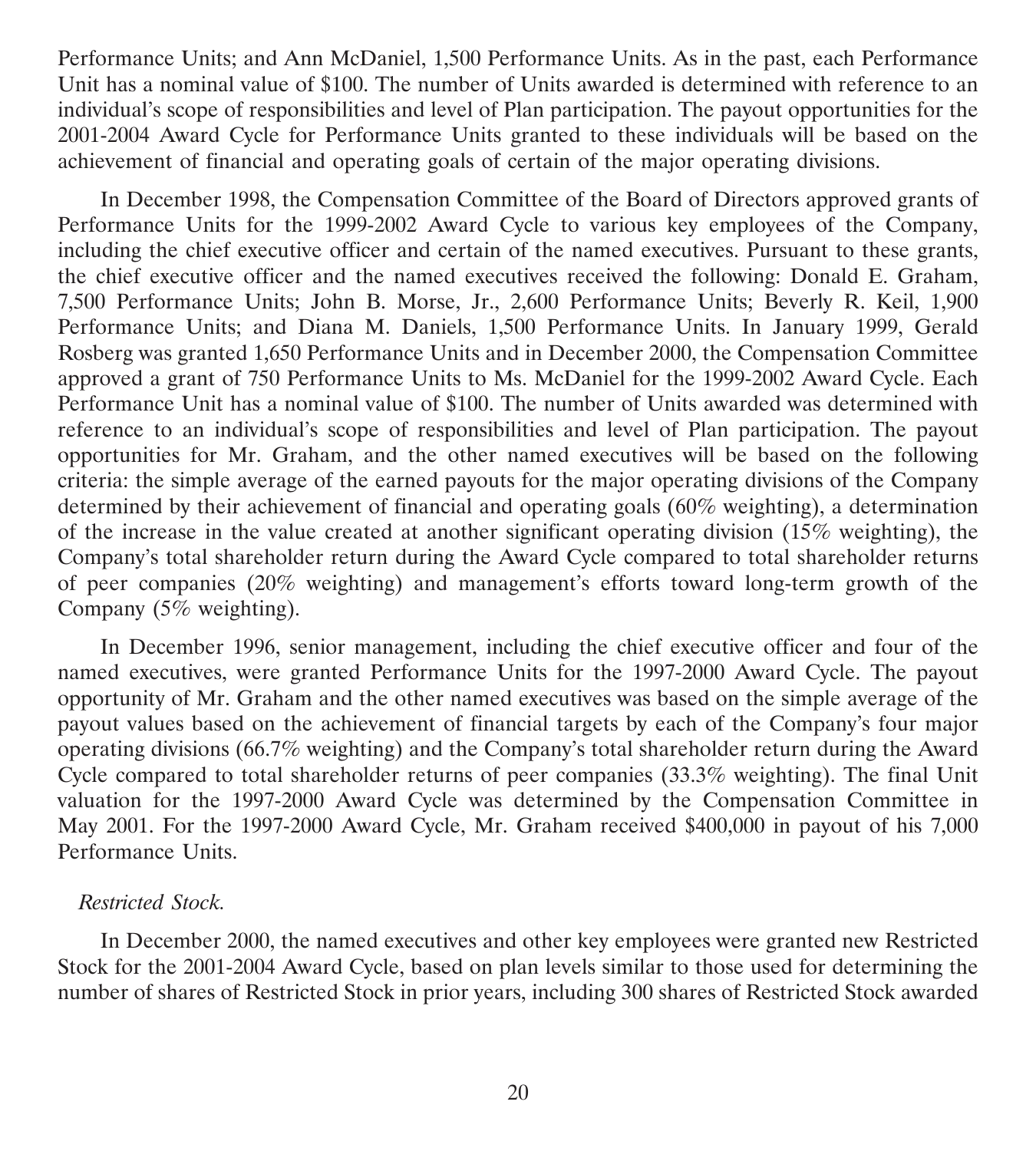to Mr. Graham. The number of shares of Restricted Stock awarded is determined by an individual's scope of responsibilities and relative level of Plan participation. Awards to the named executives are referenced in the footnote to the column headed ''Restricted Stock Awards'' in the Summary Compensation Table shown on page 13.

In December 1998, the named executives and other key employees were granted Restricted Stock for the 1999-2002 Award Cycle, based on plan levels similar to those used for determining the number of shares of Restricted Stock in prior years, including 300 shares of Restricted Stock awarded to Mr. Graham. The footnote to the column headed ''Restricted Stock Awards'' in the Summary Compensation Table shown on page 13 includes the shares of Restricted Stock awarded for the 1999-2002 Award Cycle.

On January 3, 2001, the restrictions terminated on shares of Restricted Stock awarded to Mr. Graham and the other named executives for the 1997-2000 Award Cycle. Mr. Graham received unrestricted title to 450 shares having a fair market value of \$274,163 on January 3, 2001.

### *Special Incentives.*

From time to time the Compensation Committee adopts special targeted incentive plans for key executives. These plans provide a one-time special incentive opportunity based on the achievement of special quantifiable operating objectives. No special incentive plans are currently in place for any of the named executives.

#### **Stock Option Plan**

Under the Company's Stock Option Plan, which was approved by shareholders, shares of Class B Stock are issuable upon the exercise of stock options that have been or may be granted to key employees of the Company and its subsidiaries, including the executives whose compensation is detailed in this proxy statement.

The Compensation Committee believes that significant equity interests in the Company held by key employees responsible for the Company's future growth and continued success align the interests of shareholders and management, since the full benefit of the compensation package cannot be realized unless stock appreciation occurs over a number of years. In the opinion of management, which is concurred in by the Compensation Committee, there are at present 57 key employees who fall within that category and have been awarded stock options. Although there is no target stock ownership level for key employees, in determining the number of shares to be granted under options, the Compensation Committee takes into account the amount and value of options currently held, as well as makes a judgment about the level of contribution already made by and the potential of such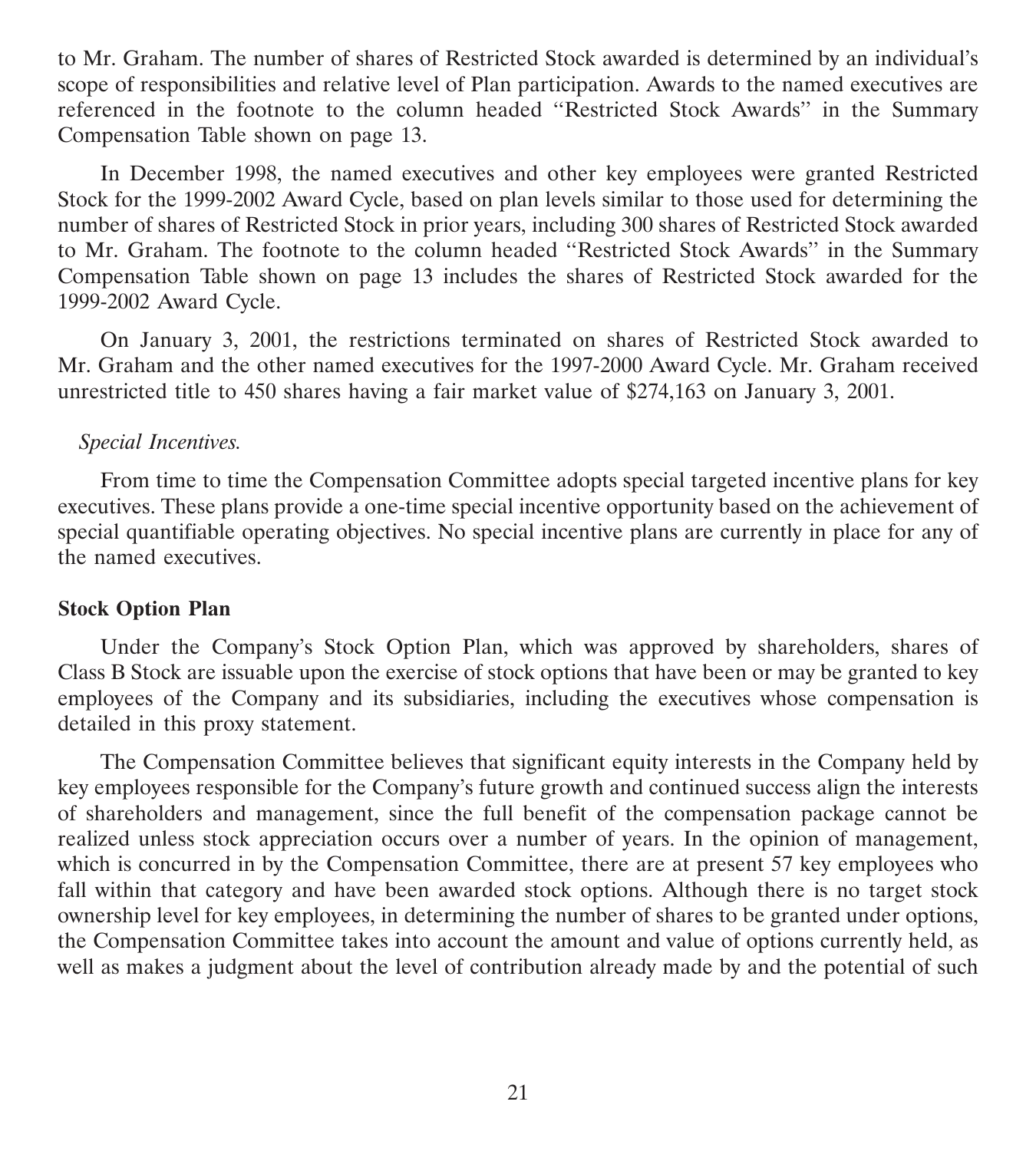key employees to continue to make contributions to the Company. The Compensation Committee does not assign relative weights to such factors.

Given Mr. Graham's significant ownership in the Company (see description of holdings under ''Stock Holdings of Certain Beneficial Owners and Management''), the Compensation Committee has not granted any stock options to Mr. Graham.

In 2001, one non-qualified stock option was granted to Ann McDaniel at the fair market value price on the date of grant. No other stock option awards were granted to the executives whose compensation is detailed in this proxy statement during 2001.

#### **Other Compensation Plans**

At various times in the past the Company has adopted certain broad-based employee benefit plans in which the chief executive officer and the other named executives are eligible to participate on the same terms as non-executive employees who meet applicable eligibility criteria, subject to applicable legal limitations on the amount of benefits that may be payable pursuant to those plans. Benefits under the savings and retirement plans are not tied to Company performance.

For the chief executive officer and certain other senior executives and managerial employees, including the named executives, the Company's Supplemental Executive Retirement Plan (''SERP'') provides tax-deferred accruals of amounts proportionate to the benefits available to non-highly compensated participants in the Company's savings and retirement plans, but which exceed benefits permitted under the Company's plans due to tax law limitations. In 2001 no amount was accrued for the benefit of Mr. Graham with respect to an employer credit under the Company's SERP inasmuch as Mr. Graham waived his right for 2001 to maintain a separate unfunded savings plan account under the SERP. The amount accrued to the named executives are shown in the footnote to the column headed ''All other compensation'' in the Summary Compensation Table shown on page 13. The estimated annual pension amounts set forth in the table on page 16 show the maximum benefits payable to Mr. Graham and the named executives to the extent they participate in the basic retirement plan and the supplemental executive retirement plan. The benefits payable to Mr. Graham and the named executives under the SERP are determined with reference to compensation including annual bonuses under the Incentive Compensation Plan.

The Company has in place a voluntary deferred compensation plan for senior executives. The plan provides an opportunity for participants to elect to defer the receipt of all or a portion of cash awards under the annual and/or long-term components of the Incentive Compensation Plan. Elections to defer must be filed in advance of earning such awards. Deferred amounts will earn investment credits in accordance with participant elections from a choice of investment indexes.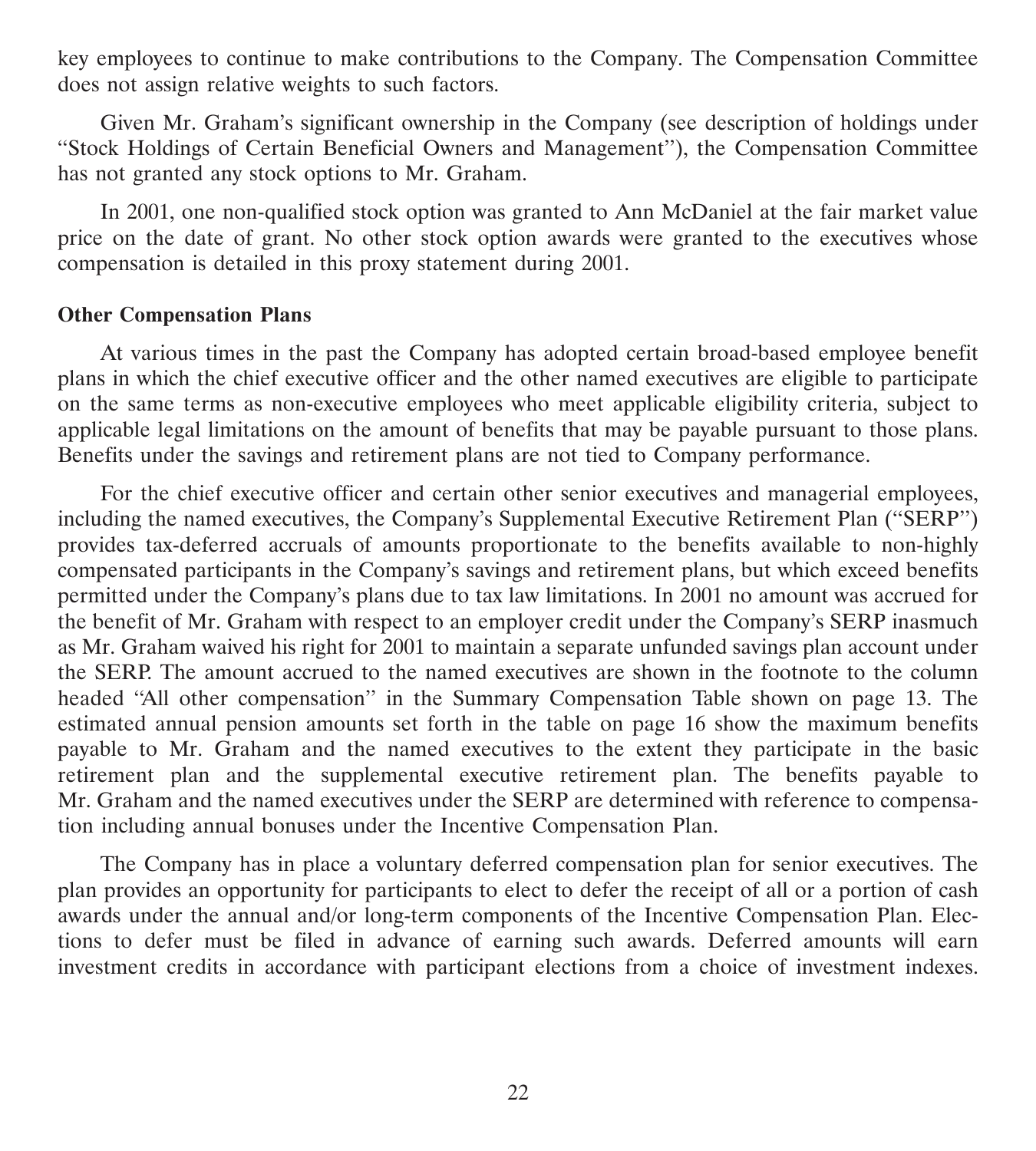Deferred amounts will be payable at retirement or such other future date as specified by the participant at the time of election.

#### **Conclusion**

Through the programs described above, a significant portion of the Company's executive compensation is linked directly to business unit and corporate performance and stock price appreciation. The Compensation Committee intends to continue the policy of linking executive compensation to corporate performance and returns to shareholders and deems it desirable that compensation paid under the Incentive Compensation Plan and the Stock Option Plan meet the requirements of Section  $162(m)$  of the Internal Revenue Code concerning deductibility of executive compensation. However, the Committee reserves the right to put in place compensation programs that do not meet the requirements of Section  $162(m)$  so as to result in compensation payments that are not deductible by the Company, if such programs are otherwise in the best interests of the Company.

> George W. Wilson, Chairman Daniel B. Burke John L. Dotson Jr. Donald R. Keough

#### **Compensation Committee Interlocks and Insider Participation**

Daniel B. Burke, Donald R. Keough, George W. Wilson and, starting in July 2001, John L. Dotson Jr. served as members of the Compensation Committee in 2001.

#### **AUDIT COMMITTEE REPORT**

One of the standing committees of the Board of Directors of the Company is the Audit Committee. Currently there are three non-employee members of the Board on the Audit Committee—Ralph E. Gomory, Richard D. Simmons and Daniel B. Burke, who serves as chairman of the Audit Committee. William J. Ruane served on the Audit Committee through May 9, 2001, and was replaced by Mr. Simmons. The Audit Committee operates under a mandate from the Board of Directors, which has determined that each Committee member is ''independent'' under the listing standards of the New York Stock Exchange.

Management has the primary responsibility for the preparation of the Company's financial statements in accordance with generally accepted accounting principles and for the financial reporting process, including its system of internal control. The Company's independent auditors, PricewaterhouseCoopers LLP, are responsible for auditing those financial statements in accordance with auditing standards generally accepted in the United States of America and for issuing a report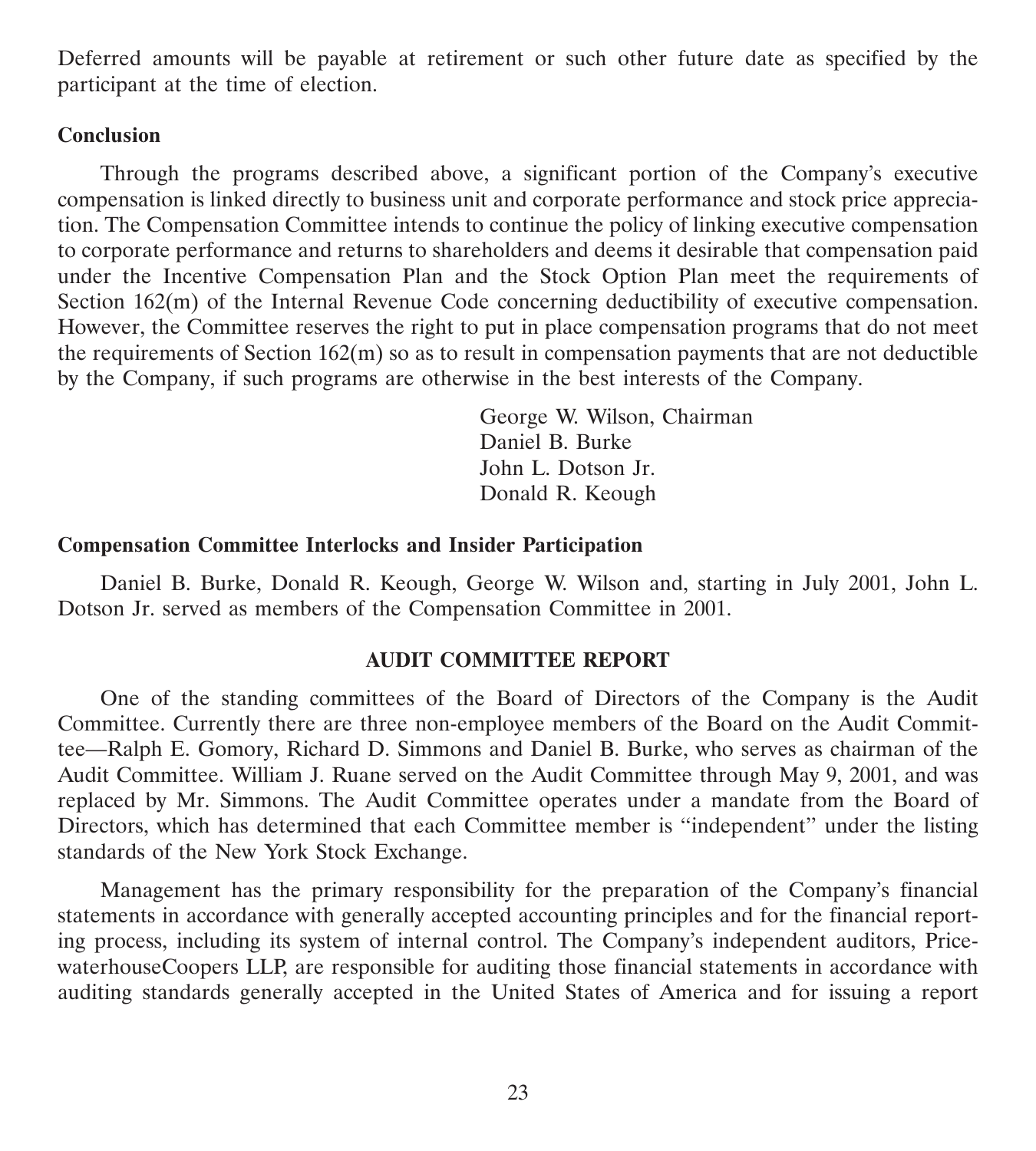thereon. In this context, the Audit Committee's responsibility is to monitor and review these processes, as well as the independence and performance of the Company's auditors. The Audit Committee does not conduct auditing or accounting reviews or procedures. The members of the Audit Committee are not accountants or auditors by profession or experts in the fields of accounting or auditing. Therefore, the Audit Committee has relied in undertaking its monitoring and review responsibilities, without independent verification, on management's representation that the financial statements have been prepared with integrity and objectivity and in conformity with generally accepted accounting procedures in the United States of America and on the representations of PricewaterhouseCoopers LLP included in their report on the Company's financial statements.

The Audit Committee has reviewed and discussed the audited fiscal year 2001 financial statements with the Company's management. In addition, the Audit Committee has discussed with PricewaterhouseCoopers LLP the matters required to be discussed by Statement on Accounting Standards No. 61 (Communication with Audit Committees), as modified or supplemented. The Audit Committee has received the written disclosures and the letter from PricewaterhouseCoopers LLP required by Independence Standards Board Standard No. 1 (Independence Discussions with Audit Committees), as modified or supplemented, and has discussed with the independent auditors their independence from the Company and its management. The Audit Committee has also considered whether PricewaterhouseCoopers LLP's provision of non-audit services to the Company is compatible with the independence of such firm.

#### *Audit Fees*

For 2001, the fees paid for the annual audit and for the review of financial statements included in the Company's Form 10-Qs, including reimbursable expenses, were \$880,000.

#### *Financial Information Systems Design and Implementation Fees*

For 2001, there were no fees paid to PricewaterhouseCoopers LLP for financial information systems design or implementation.

#### *All Other Fees*

For 2001, fees billed (including reimbursable expenses) for all other non-audit services, including tax-related services, employee benefit services and other expert services, rendered by PricewaterhouseCoopers LLP were \$625,732.

Based on such review and discussion and in reliance thereon, the Audit Committee recommended to the Board of Directors, and the Board has approved, that the audited financial statements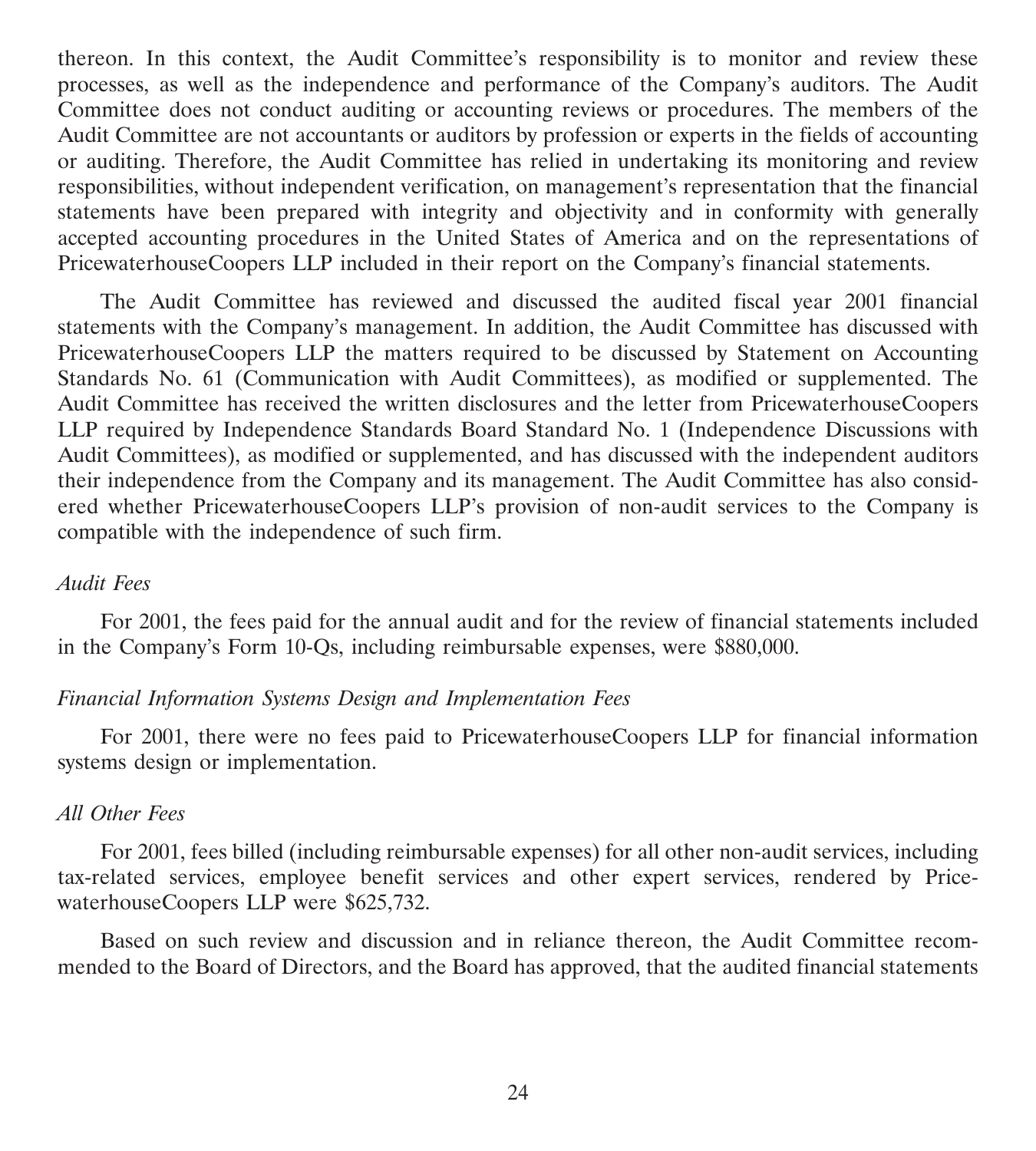be included in the Company's Annual Report on Form 10-K for the year ended December 30, 2001, for filing with the Securities and Exchange Commission.

> Daniel B. Burke, Chairman Ralph E. Gomory Richard D. Simmons

#### **PERFORMANCE GRAPH**

The following graph is a comparison of the yearly percentage change in the Company's cumulative total shareholder return with the cumulative total return of the Standard & Poor's 500 Stock Index and a new index, the Standard & Poor's Publishing Index. The graph also includes a comparison with the cumulative total return of the Standard & Poor's Publishing/Newspapers Index which had been used in prior years and will not be used in the future due to the introduction by Standard & Poor's of the Publishing Index, which includes all the companies in the Publishing/ Newspaper Index as well as Meredith Corporation and The McGraw-Hill Companies. The Standard & Poor's 500 Stock Index is comprised of 500 U.S. companies in the industrial, transportation, utilities and financial industries, weighted by market capitalization. The Standard & Poor's Publishing/Newspapers Index is comprised of Dow Jones & Company, Inc., Gannett Co., Inc., Knight-Ridder, Inc., The New York Times Company, The Times Mirror Company (through the date of its acquisition by Tribune Company in May 2000) and Tribune Company, weighted by market capitalization.

The graph reflects the investment of \$100 on December 31, 1996, in the Company's Class B Common Stock, the Standard & Poor's 500 Stock Index, the Standard & Poor's Publishing/Newspapers Index and the Standard & Poor's Publishing Index. For purposes of this graph, it has been assumed that dividends were reinvested on the date paid in the case of the Company and the group of peer issuers and on quarterly basis in the case of the Standard & Poor's 500 Index, the Standard & Poor's Publishing/Newspaper Index and the Standard & Poor's Publishing Index.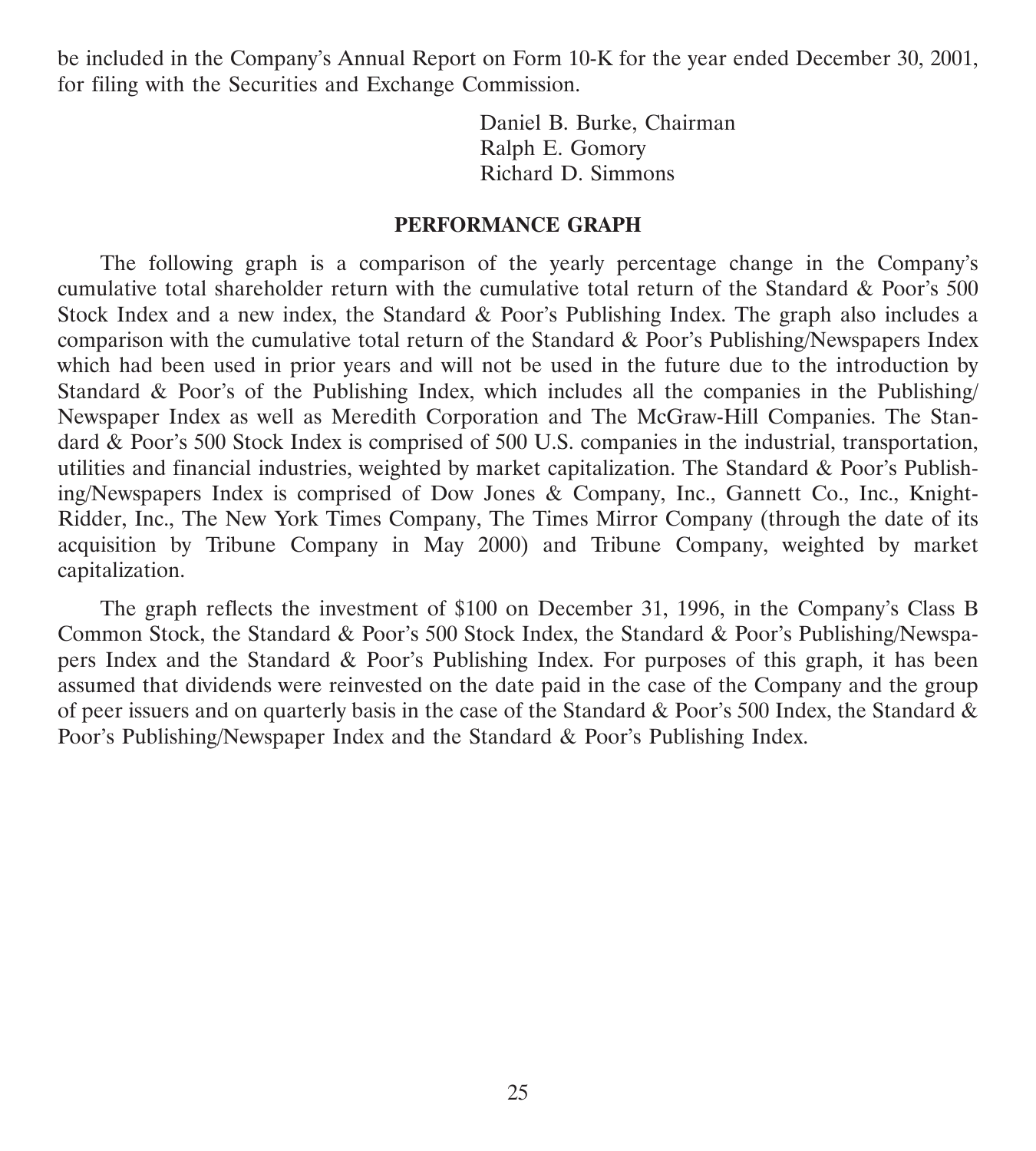## **The Washington Post Company**



### **Certain Relationships and Related Transactions**

Effective September 2001, the Company renewed for one year a contract with Mrs. Elizabeth Weymouth, the daughter of the late Mrs. Katharine Graham and the sister of Mr. Donald Graham, under which she contributes articles to The Washington Post newspaper and is to be compensated at the rate of \$25,000 annually. During 2001, under an earlier contract, Mrs. Weymouth received total compensation of \$74,167 for articles contributed to The Washington Post newspaper. In addition in 1999, Newsweek, Inc., a wholly-owned subsidiary of the Company, entered into a two-year agreement with Mrs. Weymouth, under which she contributed articles to Newsweek magazine. During the first nine months of 2001, Mrs. Weymouth received from Newsweek compensation under that agreement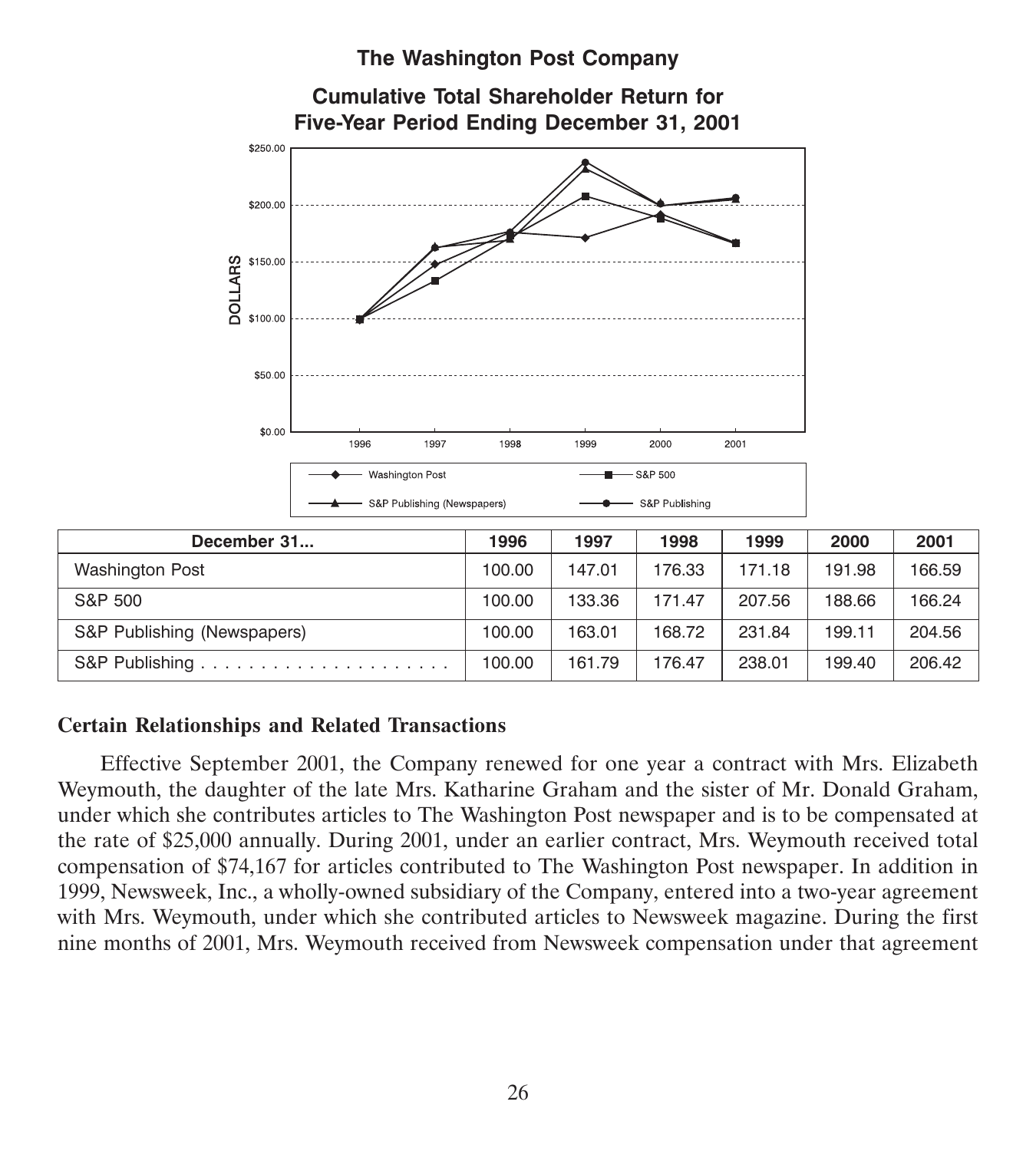of \$68,050 and reimbursement of certain expenses associated with providing those articles. Commencing on September 17, 2001, Mrs. Weymouth became employed full-time as a Senior Editor at Newsweek magazine with an annualized compensation of \$170,000.

#### **OTHER MATTERS THAT MAY COME BEFORE THE MEETING**

As of the date of this Proxy Statement the only matters that the Board of Directors expects to present to the meeting are those discussed herein. If any other matter or matters are properly brought before the meeting or any adjournment thereof, it is the intention of the persons named in the accompanying form of Proxy to vote on those matters in accordance with their best judgment.

Upon the recommendation of the Audit Committee, the Board of Directors has selected PricewaterhouseCoopers LLP as the Company's independent accountants to audit and report on its financial statements for the fiscal year 2001. The same firm has acted as the Company's independent accountants continuously since the Company was organized in 1946. As in previous years, a representative of PricewaterhouseCoopers LLP will be present at the Annual Meeting, will have the opportunity to make any statement he may desire with respect to the Company's financial statements for 2001 and his firm's relationship with the Company, and will be available to respond to appropriate questions from stockholders.